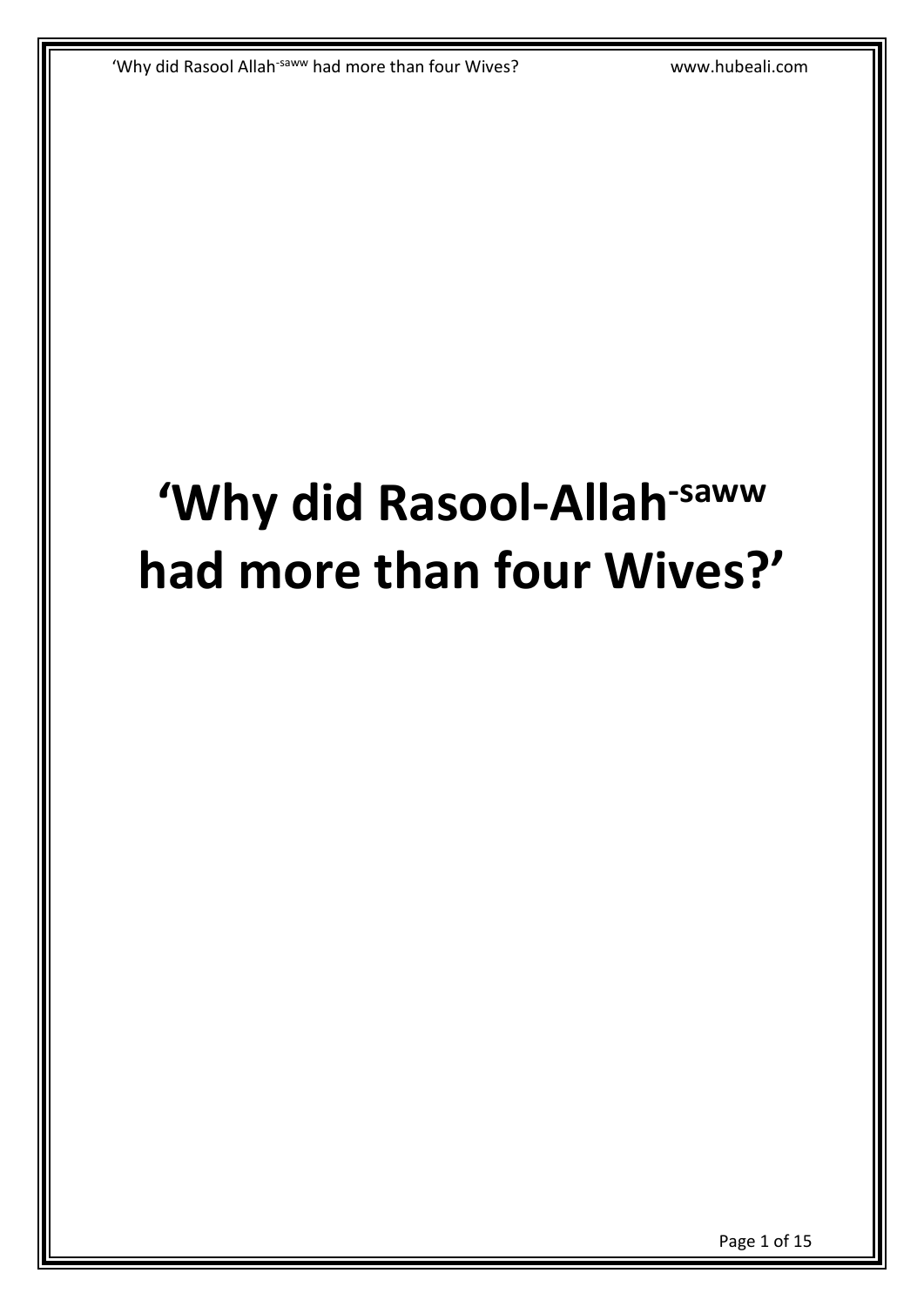# **Table of Contents**

| Rasool Allah <sup>-saww</sup> did not take another wife in the life of Syeda Khadeeja <sup>-asws</sup> :  5                       |
|-----------------------------------------------------------------------------------------------------------------------------------|
|                                                                                                                                   |
|                                                                                                                                   |
|                                                                                                                                   |
|                                                                                                                                   |
| Muslims violated Sanctity of Rasool Allah <sup>-saww</sup> by remarrying two of his <sup>-saww</sup> divorced                     |
|                                                                                                                                   |
|                                                                                                                                   |
|                                                                                                                                   |
|                                                                                                                                   |
|                                                                                                                                   |
|                                                                                                                                   |
| Two wives of Prophet <sup>-saww</sup> backed each other against Prophet <sup>-saww</sup> :12                                      |
| Prophet <sup>-saww</sup> told his <sup>-saww</sup> wives to never come between him <sup>-saww</sup> and Ali <sup>-asws</sup> : 13 |
| One of the wives of Prophet <sup>-saww</sup> broke a Confidential News to others 14                                               |

## **Abbreviations:**

**saww**: - **S**al lal la ho **A**llay hay **W**a Aal lay he **W**asallam **azwj:** - **A**z **Z**a **W**a **J**alla **asws:** - **A**llay hay **S**alawat **W**ass **S**alam **AJFJ:** Ajal Allah hey wa Fara Jaak **ra:** - **Razi Allahazwj La:** - **Laan Allahazwj**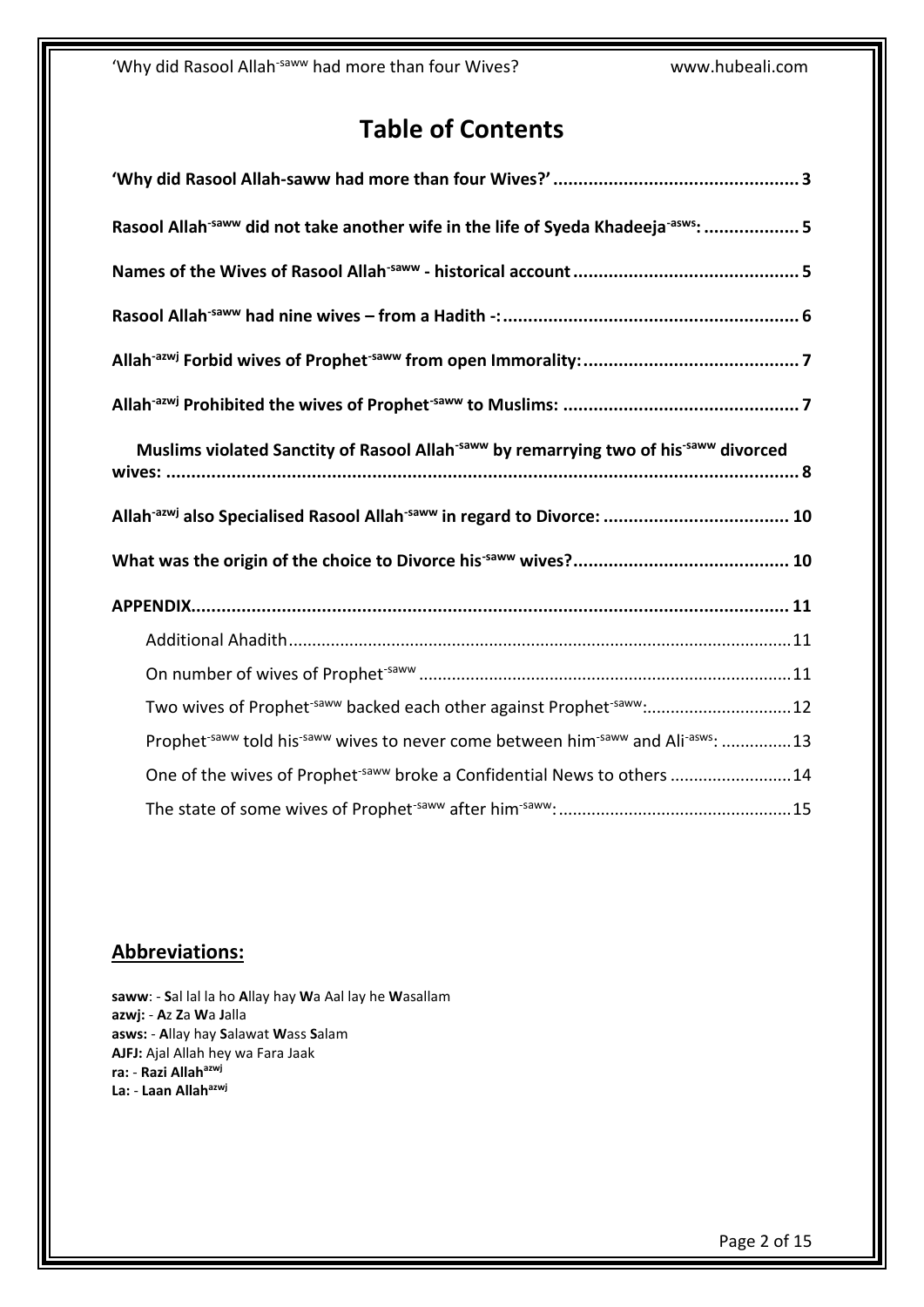بِسْمِ اللَّهِ الرَّحْمنِ الرَّحِيمِ الْحَمْدُ لِلَّهِ رَبِ الْعالَمِين, وَ صَلَّى اللَّهُ عَلى سَيِّدِنَا مُحَمَّدٍ وَ أَلِهِ الطَّاهِرِين, وَسَلَّمَ تَسْلِيماً. ْ ب ِ ا<br>ا َ َ لَ  $\ddot{\phantom{0}}$ َ ِ<br>ٍ ِ َ **ٍ** ِ ي  $\ddot{\phantom{0}}$ µ ا  $\ddot{\phantom{0}}$ َ ِ ْ ت

In the Name of Allah<sup>azwj</sup> the Beneficent, the Merciful. The Praise is for Allah<sup>-azwj</sup> Lord<sup>-azwj</sup> of the Worlds, and Blessing be upon our Chief Muhammad<sup>-saww</sup> and his<sup>-saww</sup> Purified Progeny<sup>-asws</sup>, and greetings with abundant greetings.

> ِ<br>∕∶ اَللَّهُمَّ صَلِّ عَلى مُحَمَّدٍ وَّآلِ مُحَمَّدٍ وَّعَجِّلْ فَرَجَهُمْ وَالْعَنْ أَعْدَائَهُمْ اَجْمَعِيْن .<br>∙ **ٍ** </sub>  $\frac{1}{2}$ ِ ا ْ ْ َ ْ َ .<br>ر ْ

# <span id="page-2-0"></span>**'Why did Rasool Allah-saww had more than four Wives?'**

This is a delicate topic, one must respect the sanctity of Rasool Allah<sup>-saww</sup>, so only Ahadith are presented here:

∫<br>∠ ْ عَلِيُّ بْنُ إِبْرَاهِيمَ عَنْ أَبِيهِ وَ مُحَمَّدُ بْنُ يَخَبَى عَنْ أَحْمَدَ بْنِ مُحَمَّدٍ جَمِيعاً عَنِ ابْنِ أَبِي عُمَيْرٍ عَنْ حَمَّادٍ عَنِ اخْلَيْهِيِّ عَنْ أَنْهِيَا اللَّه السلام ) قَالَ سَأَلْتُهُ **م** ْ َ ْ ب .<br>ا ْ <u>ء</u> ب َ ِ ِ ْ َ ِ َ ْ ِ إ ب ِ ُ<br>أ َ َ ٍ **ـ** َ .<br>. ∘. َ ْ عَنْ قَوْلِ اللَّهِ عَزَّ وَ جَلَّ يا أَيُّهَا النَّبِيُّ إِنَّا أَحْلَلْنا لَكَ أَزْواجَكَ قُلْتُ كَمْ أُحِلَّ لَهُ مِنَ النِّسَاءِ قَالَ مَا شَاءَ مِنْ شَيْءٍ ٔ<br>ا <u>ٔ</u> **ٔ** ِ </sub>  $\overline{\phantom{a}}$ َ ِ  $\overline{a}$ ; َ ِ <sup> $\mathfrak{c}$ </sup> لْ **ٔ** ׀<sub>֡</sub> إ َ

Ali Bin Ibrahim, from his father, and Muhammad Bin Yahya, from Ahmad Bin Muhammad, altogether from Ibn Abu Umeyr, from Hammad, from Al Halby, from:

Abu Abdullah<sup>-asws</sup>, said, 'I asked him<sup>-asws</sup> about the Words of Allah<sup>-azwj</sup> Mighty and Majestic *[33:50] O Prophet! Surely, We have Made lawful for you, your wives*, how many from the women were Permissible for him<sup>-saww</sup>?' He<sup>-asws</sup> said: 'As many as he<sup>-saww</sup> so desired from anything'.

ُفْلْتُ قَوْلُهُ لا يَحِلُّ لَكَ النِّساءُ مِنْ بَعْدُ وَ لا أَنْ تَبَدَّلَ بِمِنَّ مِنْ أَزْواجٍ فَقَالَ لِرَسُولِ اللَّهِ ( صلى الله عليه وآله ) أَنْ يَنْكِحَ مَا شَاءَ مِنْ بَنَاتِ عَقِهِ وَ بَنَاتِ<br>. َ ؚ<br>ار .<br>م ْ ِ .<br>ا ِ ِّبَ َ ٔ, **∕** ِ **ٔ** لْ .<br>أ َّ َ َ ِ ہ<br>م .<br>أ  $\ddot{\cdot}$ َ ِ َ  $\overline{a}$  $\zeta$  $\ddot{\dot{\cdot}}$ َ ِ عَمَّاتِهِ وَ بَنَاتِ حَالِهِ وَ بَنَاتِ حَالَاتِهِ وَ أَزْوَاجِهِ اللَّاتِي هَاجَرْنَ مَعَهُ وَ أُجِلَّ لَهُ أَنْ يَنْكِحَ مِنْ عُرْضِ الْمُؤْمِنِينَ بِغَيْرِ مَهْرٍ وَ هِيَ الْهِبَةُ وَ لَا تَحِلُّ الْهِبَةُ إِلَّا لِرَس ِ .<br>.<br>. ֺ<u>֡</u> ∕.  $\zeta$  $\ddot{\cdot}$ ؘ َ َ  $\overline{a}$ <u>ّ</u> َ ٔ<br>ا ِ َ َ ِ ِ َ .<br>ا <u>َ</u> ٔ. َ ِ l, َ .<br>ا <u>َ</u> َ ٍ<br>بر َّ ∕. ْ َ ِ إ  $\ddot{\cdot}$ ِ ِ َ  $\ddot{\cdot}$ ِ ِ َ ِ َ **€**  $\overline{\phantom{a}}$ ْ ِ ب اللَّهِ ( صلى الله عليه وآله )

I said, '(What about) His<sup>-azwj</sup> Words: *It is not Permissible for you to take women afterwards*, *nor that you should change them for other wives [33:52]?'* So he<sup>-asws</sup> said: 'For Rasool-Allah<sup>-saww</sup> is that he<sup>-saww</sup> could marry from a daughter of his<sup>-saww</sup> paternal uncle and a daughter of his<sup>-saww</sup> paternal aunt, and a daughter of his<sup>-saww</sup> maternal uncle and a daughter of his<sup>-saww</sup> maternal aunt, and his<sup>-saww</sup> wives who emigrated with him<sup>-saww</sup>; and is was Permissible for him<sup>-saww</sup> that he<sup>-saww</sup> marries the ones who present themselves from the Believers without a dower, and it is the gifting, and the gifting is not Permissible except for Rasool-Allah<sup>-saww</sup>.

> .<br>ا ِ فَأَمَّا لِغَيْرِ رَسُولِ اللَّهِ ( صلى الله عليه وآله ) فَلَا يَصْلُحُ نِكَاحٌ إِلَّا بِمَهْرٍ وَ ذَلِكَ مَعْنَى قَوْلِهِ تَعَالَى وَ امْرَأَةً مُؤْمِنَةً إِنْ وَهَبَتْ نَفْسَها لِلنَّبِيِّ<br>. إ ِ ن َ ْ l, َ ٍٍٍٍٍٍٍٍٍٍٍٍٍٍٍٍٍٍٍٍٍٍٍٍٍٍٍٍٍ إ <u>:</u> .<br>ا  $\ddot{\ddot{\cdot}}$ ∕. ْ َ ْ َ َ ِ ل <u>ٔ</u> .<br>ح  $\overline{a}$ ِ َ ْ J  $\ddot{\phantom{0}}$ ِ ا<br>ا َ

So as for the others than Rasool-Allah<sup>-saww</sup>, so a marriage is not correct except with a dower, and that is the Meaning of the Words of the Exalted: *and a believing woman if she gave herself to the Prophet*' *[33:50]*.

> $\overline{a}$ قُلْتُ أَ رَأَيْتَ قَوْلَهُ تُرْجِي مَنْ تَشاءُ مِنْهُنَّ وَ تُؤْوِي إِلَيْكَ مَنْ تَشاءُ قَالَ مَنْ آوَى فَقَدْ نَكَحَ وَ مَنْ أَرْجَأَ فَلَمْ يَنْكِحْ َ  $\zeta$ ْ  $\overline{\phantom{a}}$ .<br>أ ت ْ  $\overline{\phantom{a}}$ ِ ا<br>المعالم **∕** ت ْ ا<br>ا **ٔ** <u>ٰ</u> لْ  $\zeta$ َّ َ <sup>1</sup> َ َ ْ

> > Page 3 of 15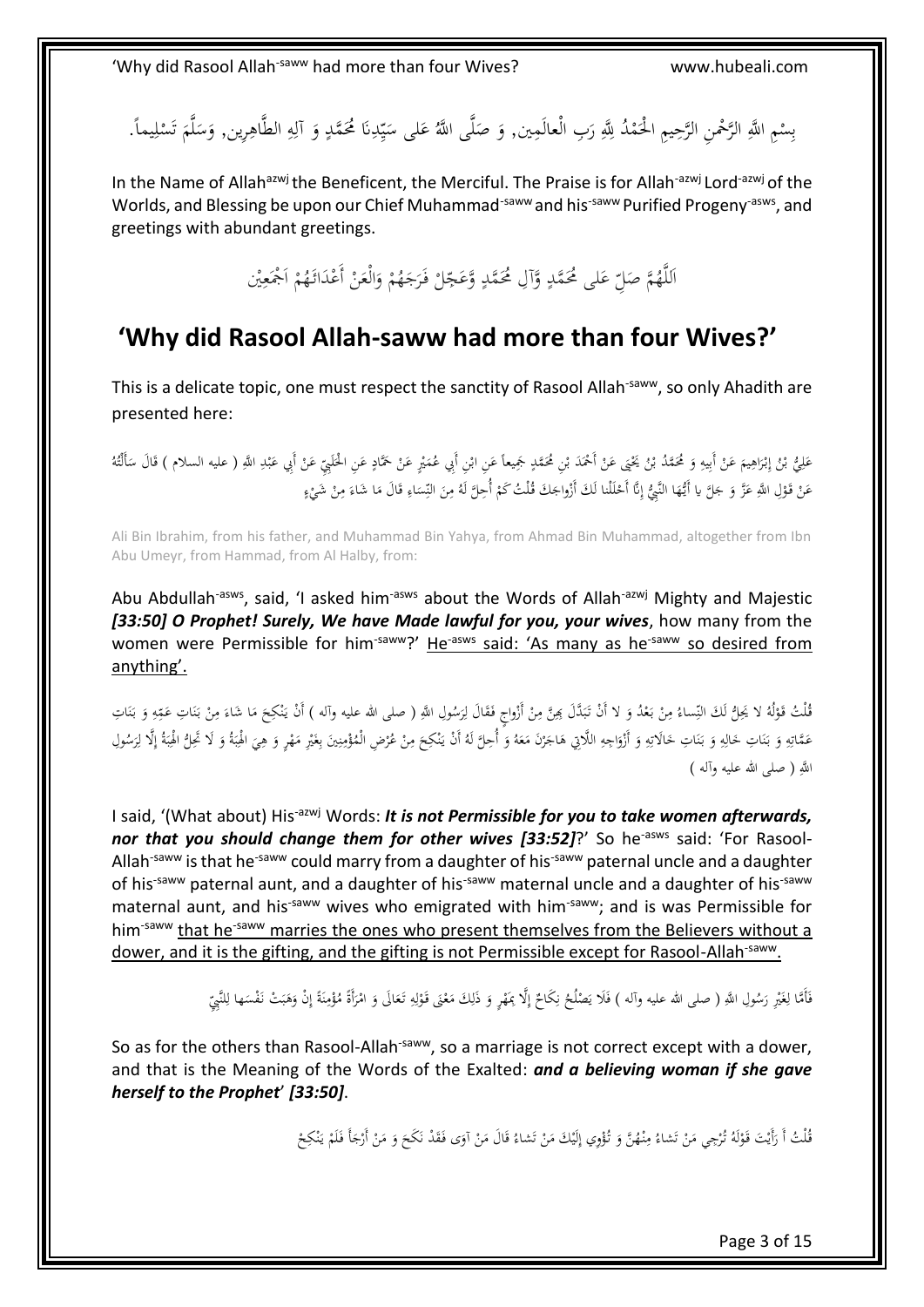I said, 'What is your<sup>-asws</sup> view of His<sup>-azwj</sup> Words *[33:51] You may put off whom you please of* them, and you may take to you whom you please?' He<sup>-asws</sup> said: 'The one who came forward he<sup>-saww</sup> married and the one who stayed back he<sup>-saww</sup> did not marry'.

قُلْتْ قَوْلُهُ لا يَحِلُّ لَكَ النِّساءُ مِنْ بَعْدُ قَالَ إِنَّمَا عَنِي بِهِ النِّسَاءَ اللَّاتِي حَرَّمَ عَلَيْهِ فِي هَذِهِ الْآيَةِ حُرِّمَتْ عَلَيْكُمْ أُمَّهاتُكُمْ وَ بَنائُكُمْ وَ أَحْواتُكُمْ إِلَى آخِرِ الْآيَ ِ **ٔ** َ اُ َ َ  $\overline{a}$ ِ ِ ِيا ب َ ن<br>ا َ ْ ِ ِ **ٔ**<br>: لْ َ ; یا<br>-ِ <u>ہ</u> ِيا<br>ا ِ إ <sup>1</sup> َ َ <sup>t</sup> َ ب َ <sup>1</sup> <sup>1</sup> **ٔ** ؘ. وَ لَوْ كَانَ الْأَمْرُ كَمَا يَقُولُونَ كَانَ قَدْ أَحَلَّ لَكُمْ مَا لَمْ يَجِلَّ لَهُ إِنَّ أَحَدَكُمْ يَسْتَبْدِلُ كُلَّمَا أَرَادَ وَ لَكِنْ لَيْسَ الْأَمْرُ كَمَا يَقُولُونَ إِنَّ اللَّهَ عَزَّ وَ جَلَّ أَحَلَّ لِنَب  $\overline{a}$ ا<br>ا **ٔ**<br>: َ َ ֺ<u>֡</u> َ ا<br>ا َ  $\overline{a}$ .<br>. ¦. .<br>أ ا<br>ا ي ْ َ ِ إ ْ ا<br>ا <sup>1</sup> <u>ہ</u> ِ ي ِ ِ .<br>أ َّ ِ َ **∫** ِ ٔ.  $\overline{a}$ ْ ا<br>ا صلى الله عليه وآله ) مَا أَرَادَ مِنَ النِّسَاءِ إِلَّا مَا حَرَّمَ عَلَيْهِ فِي هَذِهِ الْآيَةِ الَّتِي فِي النِّسَاءِ . إ ِ  $\overline{a}$ ِ َ **∕** ا<br>ا َ  $\overline{\phantom{a}}$ ِ  $\overline{a}$ ِ ; يا<br>-ِ ِ **ٔ** َ َ َ

I said, '(What about) His<sup>-azwj</sup> Words: *It is not Permissible for you to take women afterwards* **[33:52]?'** But rather it Means by the women who were Prohibited unto him<sup>-saww</sup> in this Verse: *Forbidden to you are your mothers and your daughters and your sisters [4:23]* – up to the end of the Verse. And had the matter been as they (people) are saying it to be, it would have been Permissible for you what was not Permissible for him<sup>-saww</sup> if one of you changed (wives) whenever he so wanted to. But, the matter is not as they are saying it to be. Allah<sup>-azwj</sup> Mighty and Majestic Permitted for His<sup>-azwj</sup> Prophet whatever he<sup>-saww</sup> so wanted from the women except what was Prohibited unto him<sup>-saww</sup> in this Verse which is in the women (Chapter 4 of the Holy Quran)'.<sup>1</sup>

In another Hadith:

َ عِدَّةٌ مِنْ أَصْحَابِنَا عَنْ سَهْلِ بْنِ زِيَادٍ عَنِ ابْنِ أَبِي نَجْرَانَ عَنْ عَاصِمٍ بْنِ حُمَيْدٍ عَنْ أَبِي بَصِيرٍ قَالَ سَأَلْتُ أَبَا عَبْدِ اللَّهِ ( عليه السلام ) عَنْ قَوْلِ اللَّهِ عَزَّ وَ جَلَّ َ ْ **ٔ** ي ْ َ ْ ا ر<br>. ْ َ **∶** َ ْ ْ  $\overline{\phantom{a}}$ :<br>ا <u>َ</u> :<br>با َ ْ ∫, با<br>ا **ै ٔ** َ <u>ٔ</u> ֺ<u>֡</u> لا يَحِلُّ لَكَ النِّساءُ مِنْ بَعْدُ وَ لا أَنْ تَبَدَّلَ بِحِنَّ مِنْ أَزْواجٍ وَ لَوْ أَعْجَبَكَ حُسْنُهُنَّ إِلَّا ما مَلَكَتْ يَمِينُكَ فَقَالَ أَرَاكُمْ وَ أَنْتُمْ تَزْعُمُونَ أَنَّهُ يَحِلُّ لَكُمْ مَا لَمْ يَحِلَّ  $\overline{\phantom{a}}$ **ـ** ِ َ <u>ٔ</u> َ ْ **∕** ا<br>ا ِ َ َ َ ∫<br>∕ :<br>نا َ .<br>أ ٍ<br>ب **ٔ b** َ <sup>t</sup> ْ ُ ْ <sup>t</sup>  $\zeta$ َ<br>رَسُولِ اللَّهِ ( صلى الله عليه وآله ) وَ قَدْ أَحَلَّ اللَّهُ تَعَالَى لِرَسُولِهِ ( صلى الله عليه وآله ) أَنْ يَتَزَوَّجَ مِنَ النِّسَاءِ مَا شَاءَ إِنَّمَا أَلا كَ النِّسَاءُ مِنْ بَعْدِ َ ٔ<br>ا ٍ<br>ا ِ l, َ ا<br>با َ َ ٔ ا<br>بر ل :<br>; .<br>ا **∕**  $\ddot{\phantom{0}}$ .<br>ا ِ  $\ddot{\phantom{0}}$ ; َ إ َ  $\overline{\phantom{a}}$ ِ  $\ddot{\phantom{0}}$ ا<br>ا َالَّذِي حَرَّمَ عَلَيْكَ قَوْلُهُ حُرِّمَتْ عَلَيْكُمْ أُمَّهاتُكُمْ وَ بَناتُكُمْ إِلَى آخِرِ الْآيَةِ . ْ َ َ َ ِ ِيا<br>أ ِ إ <sup>1</sup> َ ب َ <sup>1</sup> ْ **ٔ** َ

A number of our companions, from Sahl Bin Ziyad, from Ibn Abu Najran, from Aasim Bin Humeyd, from Abu Baseer who said,

'I asked Abu Abdullah-asws about the Words of Allah-azwj Mighty and Majestic *[33:52] It is not allowed to you to take women afterwards, nor that you should change them for other wives, though their beauty be pleasing to you, except what your right hand possesses*, so he-asws said: 'I<sup>-asws</sup> am seeing that you all are alleging that it is Permissible for you all whatever was Permissible for Rasool-Allah<sup>-saww</sup>, and Allah<sup>-azwj</sup> the Exalted had Permitted to His<sup>-azwj</sup> Rasool<sup>-saww</sup> that he<sup>-saww</sup> could marry from the women whatever he<sup>-saww</sup> so desired to. But rather, He<sup>-azwj</sup> Said [33:52] It is not Permissible for you to take women afterwards which He-azwj Prohibited upon you by His-azwj Words *[4:23] Forbidden to you are your mothers and your daughters and your sisters* – up to the end of the Verse'.<sup>2</sup>

َ الْحُسَيْنُ بْنُ مُحَمَّدٍ عَنْ مُعَلَّى بْنِ مُحَمَّدٍ عَنِ الْحَسَنِ بْنِ عَلِيِّ الْوَشَاءِ عَنْ جَمِيلِ بْنِ دَرَّاجٍ وَ مُحَمَّدِ بْنِ حُمْرَانَ عَنْ أَبِي عَبْدِ اللَّهِ ( عليه السلام ) قَالَا سَأَلْنَا أَبَا<br>. ْ ِ َ ِ َ ْ  $\overline{a}$ َ ْ َ ْ َ ا َ ْ ب .<br>أ **ـ** َ .<br>. ; َ ֺ<u>֡</u> عَبْدِ اللَّهِ ( عليه السلام )كُمْ أُحِلَّ لِرَسُولِ اللَّهِ ( صلى الله عليه وآله ) مِنَ النِّسَاءِ قَالَ مَا شَاءَ يَقُولُ بِيَدِهِ هَكَذَا وَ هِيَ لَهُ حَلَالٌ يَعْنِي يَقْبِضُ يَدَهُ . ْ .<br>. ِ َ با<br>ا َ َ ِ َ **م** ِ **ٔ** ي ِ ٔ. َ  $\overline{a}$ .<br>أ ِ  $\overline{a}$ ِ َ ∕. َ ا<br>با ل ْ ٍ<br>ا ب<br>: **ٍ** ِ <u>:</u> َ

 $1$  Al Kafi – V 5 – The Book of Marriage Ch 54 H 1

 $2$  Al Kafi – V 5 – The Book of Marriage Ch 54 H 2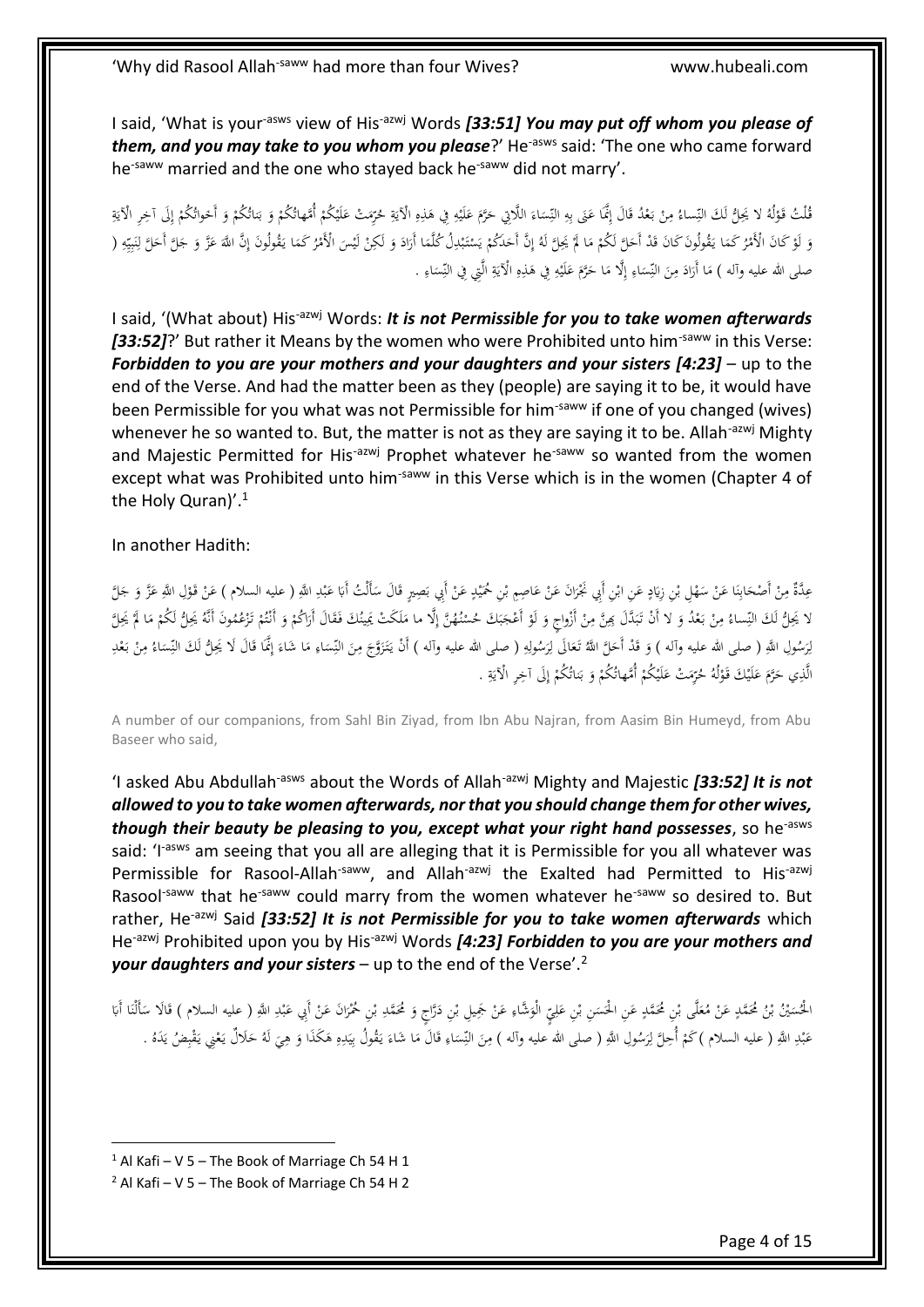Al Husayn Bin Muhammad, from Moalla Bin Muhammad, from Al Hassan Bin Ali Al Washa, from Jameel Bin Darraj and Muhammad Bin Humran,

(It has been narrated) from Abu Abdullah<sup>-asws</sup>, both said, We asked Abu Abdullah<sup>-asws</sup>, 'How many from the women were Permissible unto Rasool-Allah<sup>-saww</sup>?' He<sup>-asws</sup> said: 'Whatever he<sup>-saww</sup> so desired to' – gesturing with his<sup>-asws</sup> hand – 'and it is Permissible for him<sup>-saww</sup>' – meaning by the grasping of his<sup>-asws</sup> hand'.<sup>3</sup>

#### <span id="page-4-0"></span>**Rasool Allah-saww did not take another wife in the life of Syeda Khadeeja-asws:**

َ عَلِيُّ بْنُ إِبْرَاهِيمَ عَنْ أَبِيهِ عَنِ ابْنِ أَبِي عُمَيْرٍ عَنْ حَمَّادٍ عَنِ الْحَلَمِيِّ عَنْ أَبِي عَبْدِ اللَّهِ ( عليه السلام ) أَنَّ رَسُولَ اللَّهِ ( صلى الله عليه وآله ) لَمَ يَتَزَوَّجْ عَلَى خَدِيجَةَ . َ<br>ا َ **∶** ْ َ ْ َ ِ ِ ْ ا ِ َ **ٔ** ׀<sub>֡</sub> إ ب ُ<br>ن **ٔ** ¦∙ َ ْ <u>:</u> َ َ َ <u>ّ</u> َ <u>ً</u> َ **أ** 

Ali Bin Ibrahim, from his father, from Ibn Abu Umeyr, from Hammad, from Al Halby,

(It has been narrated) from Abu Abdullah-asws that Rasool-Allah-saww did not marry (an additional wife) upon Khadeeja<sup>-asws</sup>'.<sup>4</sup>

#### <span id="page-4-1"></span>**Names of the Wives of Rasool Allah-saww - historical account**

ٔ. وَ عَنْهُ عَنْ عَاصِمِ بْنِ مُحَيْدٍ عَنْ أَبِي بَصِيرٍ وَ غَيْرِهِ فِي تَسْمِيَةِ نِسَاءِ النَّبِيِّ ( صلى الله عليه وآله ) وَ نَسَيهِنَّ وَ صِفْتِهِنَّ عَائِشَةُ وَ حَفْصَةُ وَ أُمُّ حَبِيبٍ بِنْتُ أَبِي سُفْيَانَ بْنِ ِ  $\overline{a}$ ِ ن ; َ ي **ٔ** ِ ِ ْ َ َ ْ .<br>. ي ْ َ ْ َّ َ ِ<br>ب ُ ُ<br>أ َ ِ  $\ddot{\phantom{0}}$ ن َ **ٔ**  $\ddot{\phantom{0}}$ ي .<br>أ <u>:</u> ة<br>أ ِ ِ ِ َ َ  $\overline{\phantom{a}}$ َ ِ<br>بُ َ حَرْبٍ وَ زَيْنَبُ بِنْتُ جَحْشٍ وَ سَوْدَةُ بِنْتُ زَفعَةً وَ مَيْمُونَةُ بِنْتُ الْحَارِثِ وَ صَفِيَّةً بِنْتُ حَيِّ بْنِ أَحْطَبَ وَ أُمُّ سَلَمَةَ بِنْتُ أَبِي أُمَيَّةً وَ جُوَيْرِيَةُ بِنْتُ الْحَارِثِ **ٔ** <u>:</u> َّ ِ ب ي ِ  $\ddot{\phantom{0}}$ ٔ <u>:</u> َّ į ب .<br>. ي َ </sub> َ ،<br>ا َ <u>:</u> َّ ِ ب َ <u>ٔ</u>  $\overline{\phantom{a}}$ ٔ. <u>ٔ</u> <u>:</u> َّ ِ ب <u>َّ</u> **ٔ** ֺ֧֦֧֦֧֦֧֦֧֦֦֧֦֧֦֝֟֓֡֟׆<br>֩ ٔ. <u>ّ</u> َ َ َ ِ ب <u>:</u>  $\overline{a}$ ٔ<br>ا **:** َّ ِ ب با **ٔ** ي َ ي  $\overline{\phantom{a}}$ **:** َّ

And from him, from Aasim Bin Humeyd, from Abu Baseer, and someone else,

'With regards to the names of the wives of the Prophet<sup>-saww</sup>, and their lineages, and their description – Ayesha, and Hafsa, and Umm Habeeb Bint Abu Sufyan Bin Harb, and Zaynab Bint Jahsh, and Sawda Bint Zam'a, and Maymouna Bint Al-Haris, and Safiyya Bint Hayy Bin Akhtab, and Umm Salma<sup>-as</sup> Bint Amayya, and Juweyriya Bint Al-Haris.

وَ كَانَتْ عَائِشَةً مِنْ تَيْمٍ وَ حَفْصَةً مِنْ عَدِيٍّ وَ أُمُّ سَلَمَةَ مِنْ بَنِي مُخْزُومٍ وَ سَوْدَةُ مِنْ بَنِي أُسَدِ بْنِ عَبْدِ الْعُزَى وَ زَيْنَبُ بِنَثْ جَحْشٍ مِنْ بَنِي أَسَدٍ وَ عِدَادُهَا مِنْ بَنِي أُمَي  $\ddot{\phantom{0}}$ ا<br>ا ب ْ **∕** َ <u>ٔ</u> ٔ. َ ٍ ا<br>ا ب ْ ∫, َ  $\ddot{\phantom{0}}$ </sub> ْ ِ  $\overline{\phantom{a}}$ َ ْ ي َ ْ ∫<br>∕ ٍ<br>ئ ا<br>أ ٔ. َ <u>:</u> َّ ِ ب ∶ُ **ٔ** َ َ **ٔ ∶** َ **ٔ** ب <u>ة</u> ي  $\overline{\phantom{a}}$ ا<br>أ ب **: ∕** َ .<br>ا َ ٔ. ا<br>ا ب ْ **∕** ْ ِ ِ َ وَ أُمُّ حَبِيبٍ بِنْتُ أَبِي سُفْيَانَ مِنْ بَنِي أُمَيَّةَ وَ مَيْمُونَةُ بِنْتُ الْحَارِثِ مِنْ بَنِي هِلَالٍ وَ صَفِيَّةُ بِنْتُ حَيِّ بْنِ أَحْطَبَ مِنْ بَنِي إِسْرَائِيلَ<br>وَ أُمُّ حَبِيبٍ بِنْتُ أَبِي سُفْيَانَ مِنْ ٔ.<br>. .<br>. َّ ؚ<br>پا ب ي ِ  $\overline{a}$ ِ اب<br>أ ب ْ ِ َ<br>ا .<br>. َّ ِ ب **ٔ** ي َ ٔ.<br>. ي َ ؘ<br>֧ ب ْ ِ .<br>. ي .<br>أ .<br>. َّ ِ ِ َ ْ ب ٍ<sup>ا</sup> ِ<br>ئى َ **ٔ** ا<br>ا ب ْ

And Ayesha was from (Clan of) Taym, and Hafsa was from Adayy, and Umm Salma<sup>-as</sup> was from the Clan of Makhzoum, and Sawda was from the Clan of Asad Bin Abdul Uzza, and Zaynab Bint Jahsh was from the Clan of Asad; and a number were from the Clan of Umayya, and Umm

 $3$  Al Kafi – V 5 – The Book of Marriage Ch 54 H 3

 $4$  Al Kafi – V 5 – The Book of Marriage Ch 54 H 6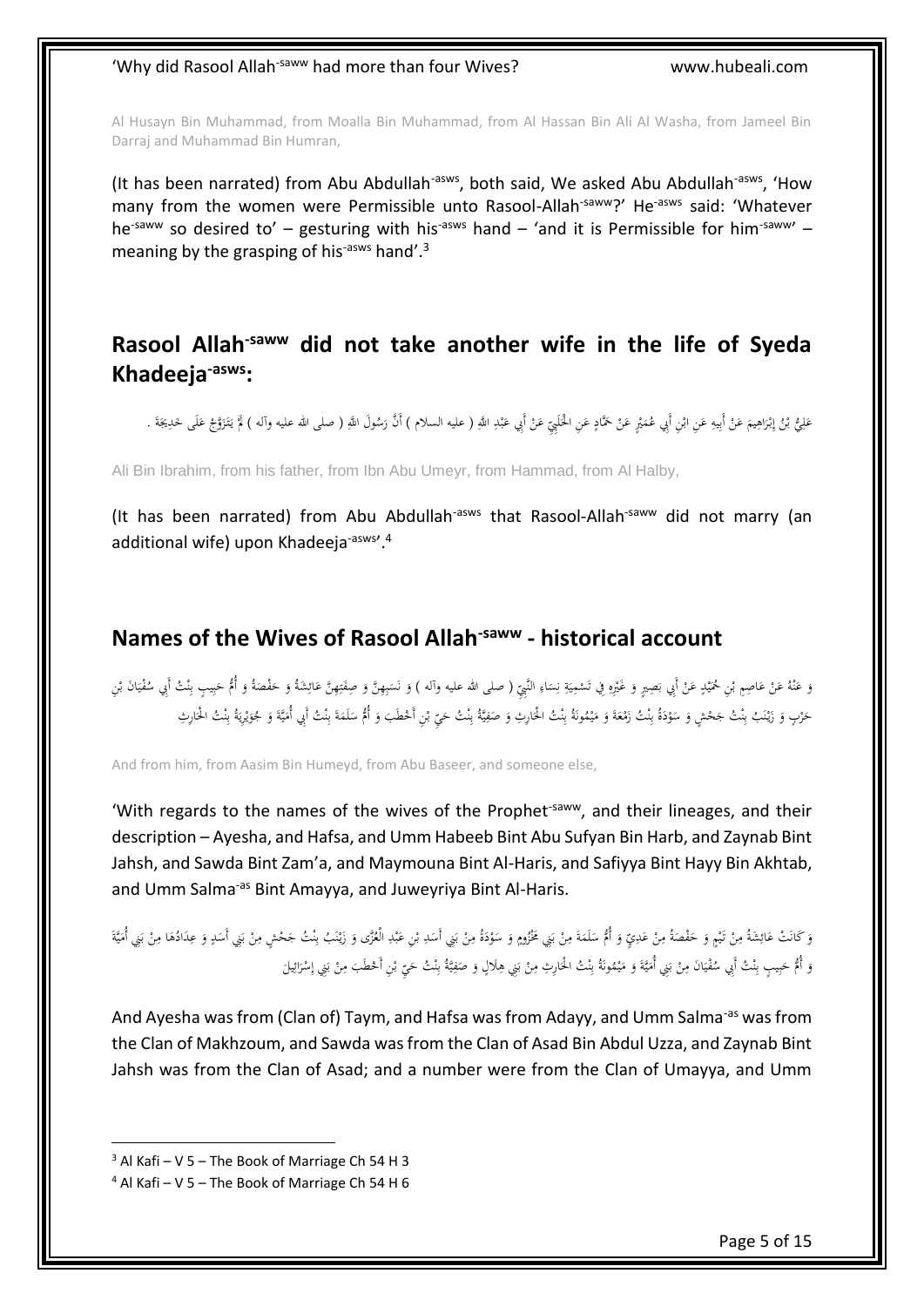Habeeb Bint Abu Sufyan was from the Clan of Umayya, and Maymouna Bint Al-Haris was from the Clan of Hilal, and Safiyya Bint Hayy Bin Akhtab was from the Clan of Israil.

وَ مَاتَ ( صلى الله عليه وآله ) عَنْ تِسْعِ نِسَاءٍ وَ كَانَ لَهُ سِوَاهُنَّ الَّتِي وَهَبَتْ نَفْسَهَا لِلنَّبِيِّ ( صلى الله عليه وآله ) وَ خَدِيجَةُ بِنْتُ حُوَيْلِدٍ أُمُّ وُلْدِهِ وَ زَيْنَبُ بِنْتُ أَبِي الْجُوْنِ ِ َ  $\overline{a}$ ِ ٔ َ َ َ ٍ  $\overline{a}$ ِ ֡֡**֡** ∫. ت ْ ا<br>ا ٔ. َ َ ِ ْ ي َ <u>:</u> َّ ِّ. ب <u>ٔ</u> َ <u>:</u>  $\ddot{\dot{\cdot}}$ ِ ب ∶ُ ْ َ ِ الَّتِي حُدِعَتْ وَ الْكِنْدِيَّةُ . ي َّ **ٔ** 

And he<sup>-saww</sup> passed away leaving nine wives, and besides these wives were ones who had gifted themselves to the Prophet<sup>-saww</sup>, and Khadeeja<sup>-as</sup> Bint Khuwaylid, a mother of his<sup>-saww</sup> child, and Zaynab Bint Abu Al-Jawn who was deceived, and Al-Kindiyat'.<sup>5</sup> (Riwaya and not a Hadeeth)

### <span id="page-5-0"></span>**Rasool Allah-saww had nine wives – from a Hadith -:**

رِوِي أن عليا (عليهِ السلام)ِ قال: دخلتِ السوقِ فابتعتِ لحما بدرهمِ وذرةِ بدرهمِ فأتيتِ بمما فاطمةِ عليهاِ السلامِ حتى إذا فرغت من الخبزِ والطبخِ قالت: لو أتيت أبي فدعوته، فخرجت وهو مضطجع يقول: أعوذ بالله من الجوعِ ضجيعا،

It is reported that Ali<sup>-asws</sup> said: 'I<sup>-asws</sup> entered the market and bought meat for a Dirham and came with it to (Syeda) Fatima<sup>-asws</sup> until when she<sup>-asws</sup> was free from (making) the bread and the cooking, she<sup>-asws</sup> said: 'If you<sup>-asws</sup> could go to my<sup>-asws</sup> father<sup>-saww</sup> and invite him<sup>-saww</sup>'. So, I<sup>-</sup> asws went out and he<sup>-saww</sup> was lying down saying: 'I<sup>-saww</sup> seek Refuge with Allah<sup>-azwj</sup> from the hunger as a bedfellow'.

فقلت: يا رسولِ الله عندنا طعام فاتكأ على ومضينا نحو فاطمة (عليها السلام) فلما دخلنا قال: هلمي طعامك يا فاطمة فقدمت إليه البرمة والقرص، فغطىِ القرصِ وقالِ: " اللهمِ باركِ لنا في طعامنا "

I<sup>-asws</sup> said: 'O Rasool-Allah<sup>-saww</sup>! There is food with us<sup>-asws</sup>'. He<sup>-saww</sup> leaned upon me<sup>-asws</sup> and we<sup>-asws</sup> went to (the house of Syeda) Fatima<sup>-asws</sup>. When we<sup>-asws</sup> entered, he<sup>-saww</sup> said: 'Bring me<sup>-saww</sup> your<sup>-asws</sup> food, O Fatima<sup>-asws</sup>!' She<sup>-asws</sup> brought forwards the earthen pot and the disc (of bread) to him<sup>-saww</sup>. He<sup>-saww</sup> covered the disc and said: 'O Allah<sup>-azwj</sup>! Bless for us<sup>-asws</sup> in our<sup>-asws</sup> food'.

ثُم قال: اغرِفِي لعائشةِ فغرفتِ، ثم قال: اغرِفِي لام سلمةِ، فما زالت تغرف حتى وجهت إلى النساءِ التسعِ بقرصةِ قرصةٍ ومرق، ثم قال: اغرِفِي لابيك وبعلكِ، ثُم قال اغرِفِي وأهدي لجيرانك ففعلت، وبقي عندهمِ ما يأكلون أياما.

Then he<sup>-saww</sup> said: 'Scoop out for Ayesha'. So, I<sup>-asws</sup> scooped out. Then he<sup>-saww</sup> said: 'Scoop out for Umm Salma<sup>-ra</sup>'. He<sup>-saww</sup> did not cease to scoop out until I<sup>-asws</sup> went to the nine wives with a disc (of bread) each and curry. Then he<sup>-saww</sup> said: 'Scoop out for your<sup>-asws</sup> father<sup>-saww</sup> and your<sup>-asws</sup> husband<sup>-asws</sup>'. Then said: 'Scoop out for your<sup>-asws</sup> neighbour'. She<sup>-asws</sup> did so, and there remained with them what they were eating for days''.<sup>6</sup>

 $5$  Al Kafi – V 5 – The Book of Marriage Ch 54 H 5

 $6$  Bihar Al-Anwaar – V 18, The book of our Prophet<sup>-saww</sup>, P 2 Ch 7 H 20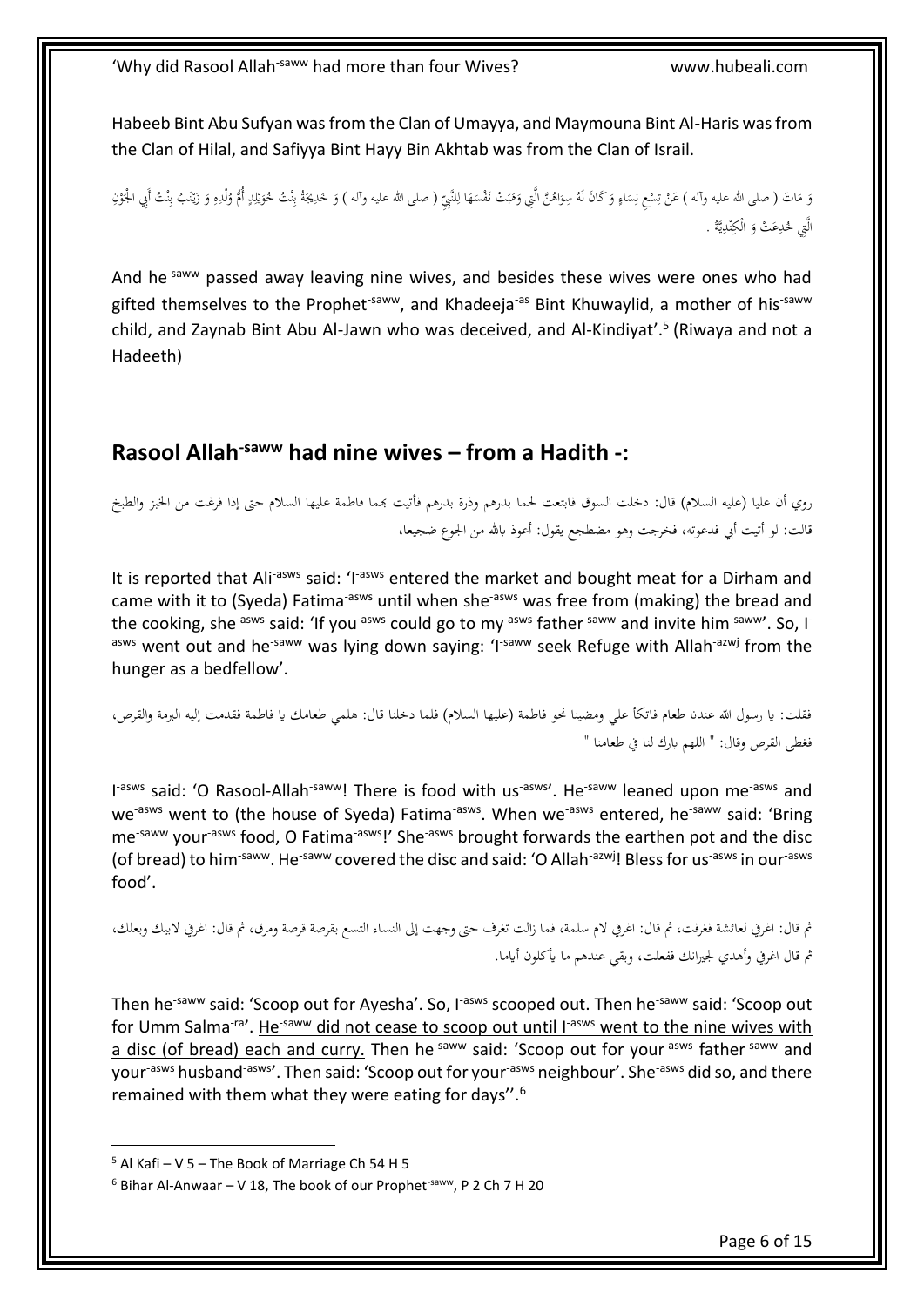### <span id="page-6-0"></span>**Allah-azwj Forbid wives of Prophet-saww from open Immorality:**

، تفسير القمي مُحَمَّدُ بْنُ أَحْمَدَ عَنْ مُحَمَّدِ بْنِ عَبْدِ اللَّهِ بْنِ غَالِبٍ عَنِ ابْنِ أَبِي نَجْرَانَ عَنْ حَمَّادٍ عَنْ حَرِيزٍ قَالَ: سَأَلْتُ أَبَا عَبْدِ اللَّهِ عَنْ قَوْلِ اللَّهِ يا نِساءَ<br>ويقيد القمي .<br>; ا َ ْ َ Į ْ ب .<br>أ ِ َ ْ ب ب ٔ<br>ا َ َ **ٔ** .<br>أ ِ َ َ ٔ<br>ا ا<br>ا ِ النَّبِيِّ مَنْ يَأْتِ مِنْكُنَّ بِفاحِشَةٍ مُبَيِّنَةٍ يُضاعَفْ لَهَا الْعَذابُ ضِعْفَيْنِ قَالَ الْفَاحِشَةُ الْخُرُوجُ بِالسَّيْفِ. ا<br>ا َ ـا<br>ا ي **z** َ ∶ُ į ي ا<br>ا į. *<u>2</u>* ِ <u>َّ</u> ِ ֡**֓** َ ْ َ .<br>. َ <u>ز</u>

Tafseer Al Qummi – Muhammad Bin Ahmad, from Muhammad Bin Abdullah Bin Ghalib, from Ibn Abu Najran, from Hammad, from Hareez who said,

'I asked Abu Abdullah-asws about the Words of Allah-azwj: *O wives of the prophet! The one from you who comes with an open immorality, the Punishment would be increased for her*  **doubly, [33:30]**. He<sup>-asws</sup> said: 'The (open) immorality is the going out with the sword (in battle)''.<sup>7</sup>

#### <span id="page-6-1"></span>**Allah-azwj Prohibited the wives of Prophet-saww to Muslims:**

نفسير القمي قَوْلُهُ وَ ماكانَ لَكُمْ أَنْ تُؤْدُوا رَسُولَ اللَّهِ فَإِنَّهُ كَانَ سَبَبَ نُزُولِهَا أَنَّهُ لَمَّا أَنْزَلَ اللَّهُ النَّبِيُّ أَوْلِ بِالْمُؤْمِنِينَ مِنْ أَنْفُسِهِمْ وَ أَزْواجُهُ أُمَّهاكُمْ وَ حَرَّم <u>ا</u> ُ<br>ا <sup> $\mathfrak g$ </sup> َ َ َ  $\frac{1}{2}$ َ ِ ا<br>ا ِ ا<br>أ <u>ٔ</u> <sup>t</sup> َ **أ** ْ ِ ِ. َّ ِ ْ م َ اللَّهُ نِسَاءَ النَّبِيِّ عَلَى الْمُسْلِمِينَ غَضِبَ طَلْحَةُ فَقَالَ يُحَرِّمُ مُحَمَّدٌ عَلَيْنَا نِسَاءَهُ وَ يَتَزَوَّجُ هُوَ بِنِسَائِنَا لَئِنْ أَمَاتَ اللَّهُ مُحَمَّدًا مَنْ تَالَيْنَا نِسَائِهِ كَمَا َ ĩ í َ َ َ ٔ<br>ا ِ ا<br>أ َّ .<br>: َ َ َ َ َ ِ ا<br>ا َ ا<br>ا  $\overline{a}$ ِ ن َ ∫<br>أ į, ٔ<br>ا ∫, َّ ِ ب َ ام<br>ا ْ ∫<br>}  $\overline{a}$ ِ ِ </sub> ِ َ <u>ّز</u> ً رَكَضَ بَيْنَ خَلَاخِيلِ نِسَائِنَ<mark>ا</mark> ٔ<br>ا <u>َّ</u> ِ ٔ<br>ا ِ َ َ

Tafseer Al-Qummi – His-azwj Words: *And it was not for you that you should hurt Rasool-Allah, [33:53]*. The reason for its Revelation is that when Allah-azwj Revealed: *The Prophet is foremost with the Momineen than their own selves, and his wives are their mothers; [33:6]*, and Allah<sup>-azwj</sup> Prohibited the wives of the Prophet<sup>-saww</sup> to the Muslims, Talha was angered and said, 'Muhammad-saww prohibited his-saww wives to us and he-saww marries our wives (divorcees or widows). If Allah<sup>-azwj</sup> Causes Muhammad<sup>-saww</sup> to die we will run around the anklets of his<sup>-saww</sup> wives just as he<sup>-saww</sup> runs between the anklets of our wives'.

فَأَنْزَلَ اللَّهُ وَ ما كانَ لَكُمْ أَنْ تُؤْدُوا رَسُولَ اللَّهِ وَ لا أَنْ تَنْكِحُوا أَزْواجَهُ مِنْ بَعْدِهِ أَبَداً إِنَّ ذَلِكُمْ كانَ عِنْدَ اللَّهِ عَظِيماً إِنْ تُبْدُوا شَيْئاً أَوْ تُخْفُوهُ الْآيَةَ َ َ <u>ا</u> <sup>(</sup> ا<br>ا ِ إ  $\overline{a}$ ٔ<br>ا ة<br>أ **أ** ∫<br>U ِ إ ً َ ِ َ ْ **∕** َ َّ ِّ </sub> <u>َ</u> **ٔ** ا<br>ا **ٔ ٔ** ِ ة<br>أ ِيا<br>ا

Allah-azwj Revealed: *And it was not for you that you should hurt Rasool-Allah, nor that you marry his wives from after him, ever! Surely, that would be grievous in the Presence of Allah [33:53] Whether you reveal a thing or conceal it, [33:54]* – the Verse.

> مُّ رَخَّصَ لِقَوْمٍ مَعْرُوفِينَ الدُّحُولَ عَلَيْهِنَّ بِغَيْرٍ إِذْنٍ فَقَالَ لا جُناحَ عَلَيْهِنَ الْآيَةَ َ ِ إ ∫<br>⊌ ْ ِ .<br>. </sub> ِ **ٔ** ا<br>ا **ٍ ال ∶** <u>َ</u>ّ َ **ٔ** </sub> َ <u>ة</u> ِيا<br>ِ

Then there was an allowance for a good people, the entry to them without permission, so He<sup>-azwj</sup> Said: '*There is no blame on them (wives) [33:55]* – The Verse.

 $7$  Bihar Al-Anwaar – V 22, The book of our Prophet<sup>-saww</sup>, P 4 Ch 2 H 16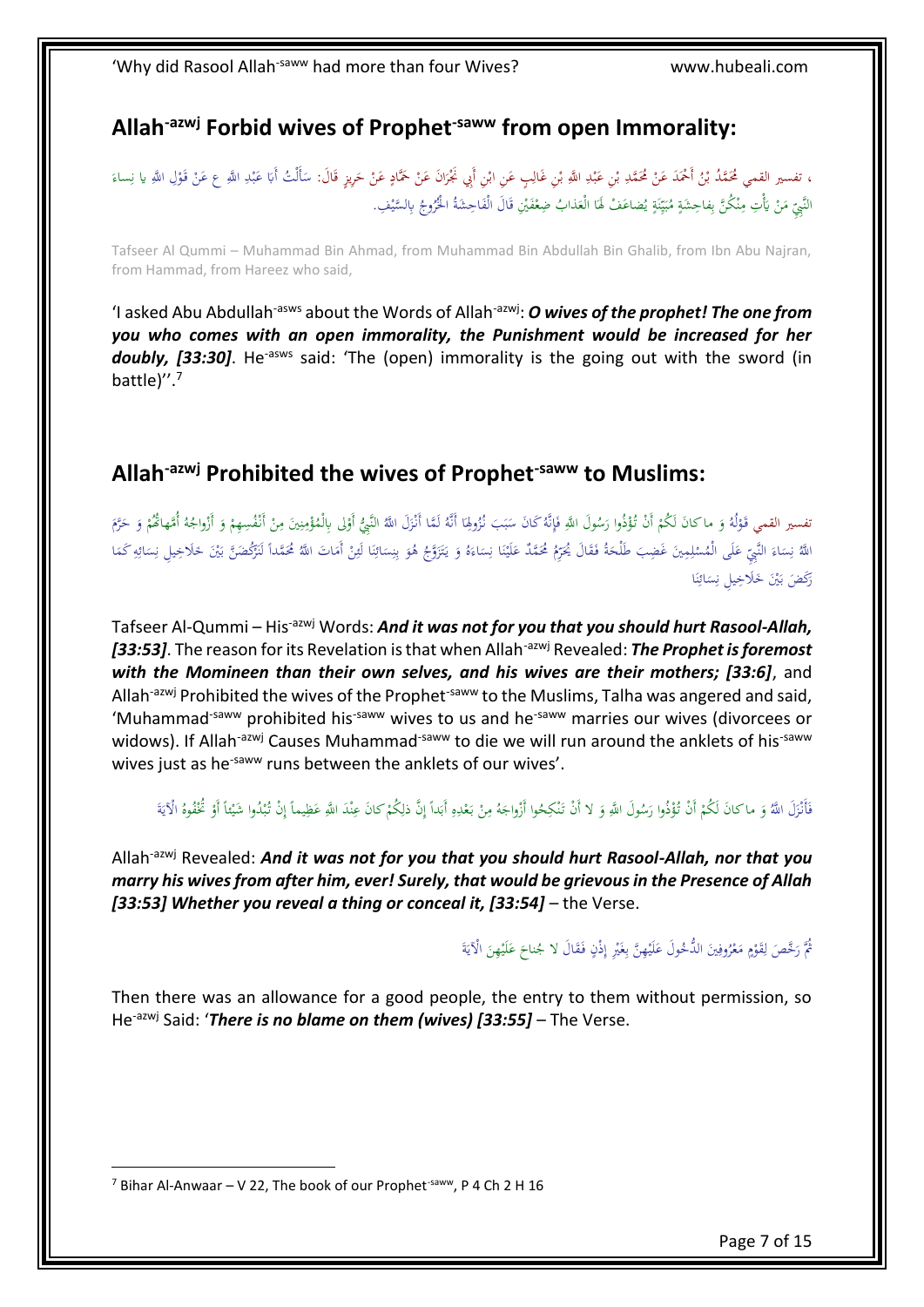ِ يا أَيُّهَا النَّبِيُّ قُلْ لِأَزْواجِكَ وَ بَسَاتِكَ وَ نِساءِ الْمُؤْمِنِينَ يُدْنِينَ عَلَيْهِنَّ مِنْ جَلَابِيبِهِنَ فَإِنَّهُ كَانَ سَبَبَ نُزُولِهَا أَنَّ النِّسَاءَ كُنَّ يَخْرُجْنَ إِلَى الْمَسْجِدِ وَ يُصَلِّينَ ِ ن ا<br>ا ِ َ ب َ **ٔ** َ ِ َ **∕ ٔ** َ ِ<br>پا ∫<br>} ِّ ∫<br>∕ <u>ا</u> ا ِ ِ ا<br>ا ِ َ ِ ا<br>ا ي َ ِ إ <u>َ</u> ا<br>ا </sub> ِ خَلْفَ رَسُولِ اللَّهِ ص فَإِذَا كَانَ بِاللَّيْلِ وَ حَرَجْنَ إِلَى صَلَاةِ الْمَغْرِبِ وَ الْعِشَاءِ وَ الْغَدَاةِ يَقْعُدُ الشَّبَابُ لَهُنَّ فِي طَرِيقِهِنَّ فَيُؤْذُونَفَّنَّ وَ يَتَعَرَّضُونَ لَهُنَّ فَنَزَلَتِ ِ َ .<br>أ َ ِ ا<br>ا ِ إ َ ِّ َ .<br>. ي ِ ني<br>أ َ لْ َ ِ ا<br>ا ٔ. ِ ً<br>ا َ ِ لَ َ ∶ُ َ َ ِ<br>أ í پٍ<br>∶ َ ي َ الْآيَةُ.<br>ا َ

*O you Prophet! Say to your wives, and your daughters, and the womenfolk of the Momineen to draw their outer garments upon themselves. [33:59]* – the reason for its Revelation was that the women became going out to the Masjid and pray Salat behind Rasool-Allah<sup>-saww</sup>. When it was at night and they came out to Salat Al-Maghrib and Al-Isha and the morning, and young men used to sit for them in their path and bother them and presented to them. So, the Verse was Revealed''.<sup>8</sup>

### <span id="page-7-0"></span>**Muslims violated Sanctity of Rasool Allah-saww by remarrying two of his-saww divorced wives:**

َ عَلِيُّ بْنُ إِبْرَاهِيمَ عَنْ أَبِيهِ عَنِ إِبِي عُمَيْرٍ عَنْ عُمَرَ بْنِ أُذَيْنَةَ قَالَ حَدَّثَنِي سَعْدُ بْنُ أَبِي عُنْوَةَ عَنْ عَمَرَ بْنِ أُذَيْنَةَ قَالَ حَدَّثَنِي سَعْدُ بْنُ أَبِي عُثْرَتِي سَعْدُ بْنَ أُوَيْ ب **ـ** َ َ :<br>أ ُ<br>نا <u>َّ</u> **ٔ ٔ** ب .<br>ن َ ْ ْ َ ْ َ ِ ِ ْ ا ِ َ ْ ׀<sub>֡</sub> إ ب ِ  $\ddot{\phantom{0}}$ َ َ <u>:</u> **أَنَّ** َ َ .<br>. ੍ َ ً<br>ن امْرَأةً مِنْ بَنِي عَامِرِ بْنِ صَعْصَعَةَ يُقَالُ لَهَا سَنَى وَ كَانَتْ مِنْ أَجْمَلِ أَهْلِ زَمَانِحَا فَلَمَّا نَظَرَتْ إِلَيْهَا عَائِشَةً إِلَيْهَا فَلَمَّا الْفَلْعِ وَالْكَا فَلَمَّا نَظْرَتْ إِلَيْهَا عَائِشَةً و َ ب ْ ِ َ .<br>ا ِ<br>ئ َ َ .<br>. َ َ ا َ َ <u>ٔ</u> ْ ِ َ <u>ٰ</u> ۱, .<br>أ َ َ  $\ddot{\phantom{0}}$  $\overline{\phantom{a}}$ ْ ِ َ َ  $\overline{a}$ َ ً<br>ل َ ِ ٔ .<br>ا </sub>: ِ ْ <u>ً</u> <u>:</u> َّ ∫<br>∕ ) بِجَمَالِهَا فَقَالَتَا لَهَا لَا يَرَى مِنْكِ رَسُولُ اللَّهِ ( صلى الله عليه وآله ) حِرْصاً فَلَمَّا دَخَلَتْ عَلَى رَسُولِ اللَّهِ ( صلى الله عليه وآله ) تَنَاوَلَهَا بِيَدِهِ فَقَالَتْ أَعُوذُ بِاللَّهِ فَانْقَبَضَتْ َ ۱. َ .<br>أ ا<br>م ا<br>ا ٔ<br>ا ِ ـا<br>ا َ ٔ. <u>َّ</u> َ .<br>ا َ َ ٔ<br>ا <u>َ</u>ّ  $\ddot{\cdot}$ .<br>م .<br>م **ٔ** ي بَدُ رَسُولِ اللَّهِ ( صلى الله عليه وآله ) عَنْـهَا فَطَلَّقْهَا وَ أَلْحَقْهَا بِأَهْلِهَا َ ،<br>ا َ َ َ َ <u>َ</u>ّ َ َ ِ <u>ٔ</u>

Ali Bin Ibrahim, from his father, from Ibn Abu Umeyr, from Umar Bin Azina who said, 'Sa'ad Bin Abu Urwat narrated to me, from Qatada, from Al Hassan Al Basry that,

'Rasool-Allah-saww married a woman called Sana from the Clan of Aamir Bin Sa'sa'at, and she was from the most beautiful of the people of her time. So when Ayesha and Hafsa looked at her, they both said, 'This one will overwhelm us upon Rasool-Allah<sup>-saww</sup> with her beauty'. So they both said to her, 'Rasool-Allah<sup>-saww</sup> does not see any keenness from you'. So when she went over to Rasool-Allah<sup>-saww</sup>, he<sup>-saww</sup> held her by his<sup>-saww</sup> hand, so she said, 'I seek Refuge with Allah<sup>-azwj</sup>'. So Rasool-Allah<sup>-saww</sup> let go of her hand and divorced her, and attached her with her family.

وَ تَزَوَّجَ رَسُولُ اللَّهِ ( صلى الله عليه وآله ) امْرَأةً مِنْ كِنْدَةَ بِنْتَ أَبِي الْجَوْنِ فَلَمَّا مَاتَ إِبْرَاهِيمْ بْنُ رَسُولِ اللَّهِ ( صلى الله عليه وآله ) ابْنُ مَارِيَةَ الْقِبْطِيَّةِ قَالَتْ لَوْ كَانَ نَ <u>َ</u>ّ  $\zeta$ َ ٔ. ُ<br>ن ب ِ َ .<br>ا ِ ا<br>ا .<br>أ <u>ٔ</u> َ <u>:</u> َّ ؚ<br>پا ب <u>:</u> **ـ** َّ ∫<br>∕ َ .<br>ا  $\overline{a}$ ي ِ ِ ن<br>: ْ َ <u>بة</u> ي ; ِ <u>ة</u> یا<br>ا  $\overline{\phantom{a}}$ مَا مَاتَ ابْنُهُ فَأَلْحَقَهَا رَسُولُ اللَّهِ ( صلى الله عليه وآله ) بِأَهْلِهَا قَبْلَ أَنْ يَدْحُلَ بِحَا <u>َ</u>ّ َ َ ِ<br>نا َّ .<br>ا ا<br>ا ا<br>ا ا ٍ<sup>ّ</sup> َ َ ¦∙ َ ِ ا<br>أ

And Rasool-Allah<sup>-saww</sup> married a woman from Kinda, daughter of Abu Al-Jawn. So when Ibrahim<sup>-as</sup>, son<sup>-as</sup> of Rasool-Allah<sup>-saww</sup> passed away, the son<sup>-as</sup> of Mariah the Coptic, she said, 'Had he<sup>-saww</sup> been a Prophet<sup>-saww</sup> his<sup>-saww</sup> son<sup>-as</sup> would not have passed away'. So Rasool-Allah<sup>-saww</sup> attached her with her family before sleeping with her.

 $8$  Bihar Al-Anwaar – V 22, The book of our Prophet<sup>-saww</sup>, P 4 Ch 2 H 2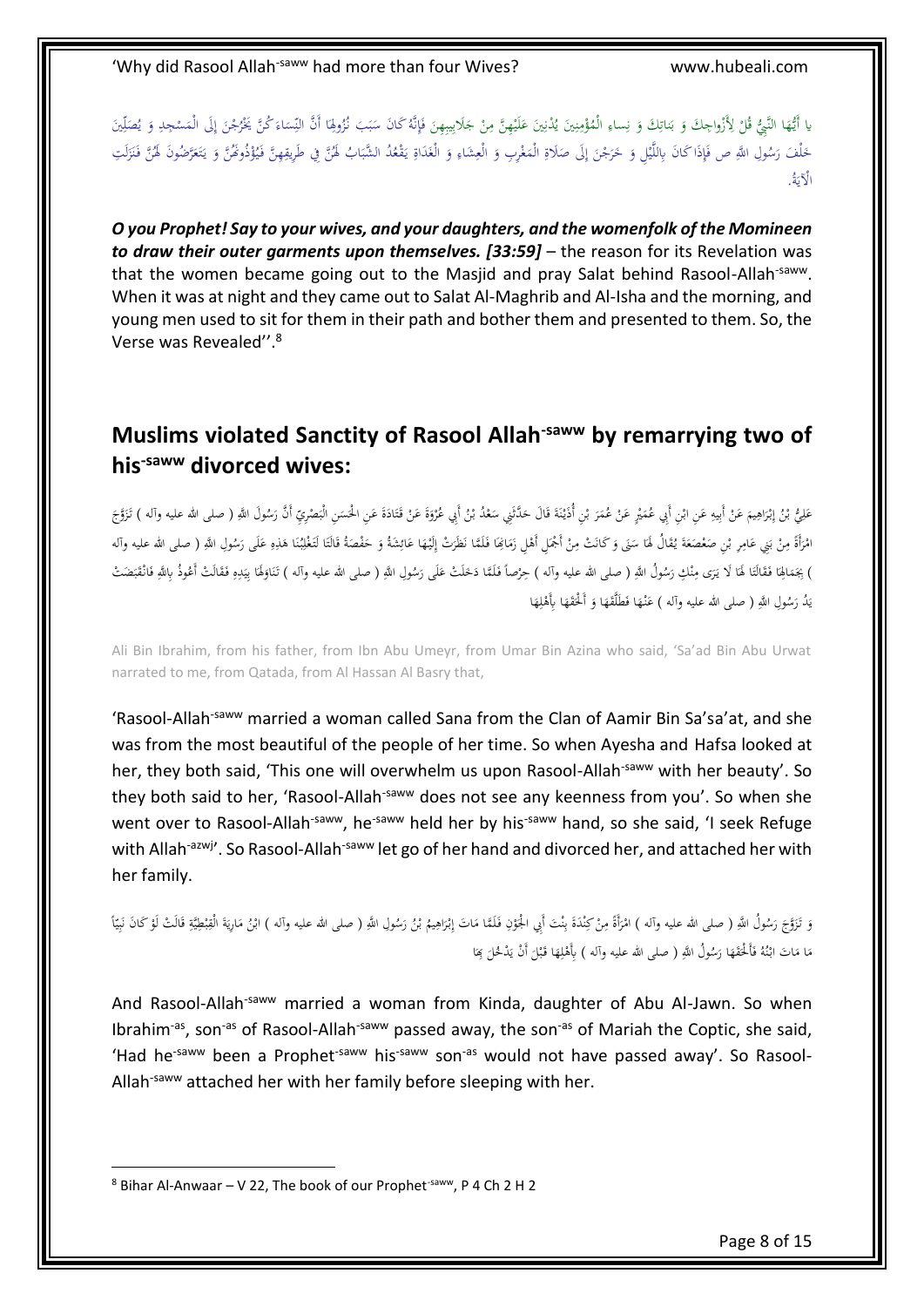َ فَلَمَّا فُبِضَ رَسُولُ اللَّهِ ( صلى الله عليه وآله ) وَ وُلِّيَ النَّاسَ أَبُو بَكْرٍ أَتَنْهُ الْعَامِرِيَّةُ وَ الْكِنْدِيَّةُ وَ قَدْ لحَطِبَتَا فَاجْتَمَعَ أَبُو بَكْرٍ أَتَنْهُ الْعَامِرِيَّةُ وَ الْكِنْدِيَّةُ وَ ق ∫<br>∕ َ ة<br>أ <u>َ</u> َ َ َ َ ِ ِ ٔ<br>ا  $\zeta$  $\ddot{\phantom{0}}$ í ْ َ ٔ. í .<br>. َ ي َّ َ ٍ<br>م م<br>م ْ ِ َ ٔ. í **ٔ** ٍ<br>م .<br>أ ٍ<br>م َ َ ب وَ إِنْ شِئْتُمَا الْبَاهَ فَاخْتَارَتَا الْبَاهَ فَتَزَوَّجَنَا فَجُذِمَ أَحَدُ الرَّجُلَيْنِ وَ جُنَّ الْآخَرُ. َ َ َ : í َ َ <u>:</u> َ َ َ <u>ا</u> <u>ٰ</u> : :ّ **ٔ** َ َ ٔ<br>ا َ ُ ٔ.<br>ا ِ إ ٔ.

So, when Rasool-Allah<sup>-saww</sup> passed away, and Abu Bakr ruled the people, the Aamiriyya woman and the Kindiyya woman came over to him, and they had been proposed to (for marriage). So Abu Bakr and Umar got together, so they both said to them, 'Either both of you choose the veil if you so desire to, or if you so desire to you choose the sexual satisfaction'. So, they both chose the sexual satisfaction, but one of the two men (husbands) became a leper, and the other one became insane' (even before touching them).

قَالَ عُمَرُ بْنُ أَذَيْنَةَ فَحَدَّثْتُ بَنَذَا الْحَدِيثِ زُرَارَةَ وَ الْفُضَيْلَ فَرَوَيَا عَنْ أَبِي جَعْفَرٍ ( عليه السلام ) أنَّهُ قَالَ مَا نَحَى اللَّهُ عَزَّ وَ جَلَّ عَنْ شَيْءٍ إِلَّا وَ قَدْ عُصِيَ فِيهِ حَتَّ .<br>م ْ َ ْ با َ َ ٍ<sup>ّ</sup> َ َ َ ي َ ٔ َ َ َ <u>َ</u> .<br>ا ب ٔ<br>ّ .<br>أ ا<br>ا َ ֡֡<sup>֓</sup> َ َ ِ ِ  $\ddot{\phantom{0}}$ َ إ ٍ ْكَحُوا أَزْوَاجَ النَّهِيِّ ( صلى الله عليه وآله ) مِنْ بَعْدِهِ وَ ذَكَرَ هَاتَيْنِ الْعَامِرِيَّةَ وَ الْكِنْدِيَّةَ  $\zeta$ ٔ. ن <u>:</u> ي َّ َ ∫<br>∕ َ ر<br>ا .<br>. َ ِ ٔ. ْ ∫,

Umar Bin Azina (the narrator) said, 'So I narrated with this Hadeeth to Zurara and Al-Fuzayl, so they both reported from Abu Ja'far<sup>-asws</sup> that: 'Allah<sup>-azwj</sup> Mighty and Majestic did not Forbid from something except that He<sup>-azwj</sup> was disobeyed in it, so much so that they even married the wives of the Prophet<sup>-saww</sup>, after him<sup>-saww</sup>', and he<sup>-asws</sup> mentioned these two (women), the Aamiriyya woman and the Kindiyya woman.

ٍ ) ئُمَّ قَالَ أَبُو جَعْفَرٍ ( عليه السلام ) لَوْ سَأَلْتَهُمْ عَنْ رَجُلٍ تَزَوَّجَ امْرَأَةً فَطَلَقَهَا قَبْلَ أَنْ يَدْلحَلَ يَمَا أَ تَحِلُّ يَنْ عَلَمَ عَلَى تَزَوَّجَ امْرَأَةً فَطَلَقَهَا قَبْلَ أَنْ يَدْلحَلَ يَمَا َ ٍ<sup>ّ</sup> **ٔ** <u>ً</u> َ َ ْ  $\zeta$ َ ْ ْ ُ<br>أ ْ َ ِ ِ َّ ْ ب ٔ<br>ا **ٔ** ِ  $\overline{\phantom{a}}$ <u>ّز</u> .<br>ن أَبَائِهِمْ . <sup>(</sup> ∫<br>¦ ئ َ

Then Abu Ja'far<sup>-asws</sup> said: 'If you were to ask them about a man who marries a woman, so he divorces her before going to bed with her, would she be Permissible to his son? They would said, 'No'. So, Rasool-Allah<sup>-saww</sup> is greater in sanctity than their own fathers'.<sup>9</sup>

مُحَمَّدُ بْنُ يَخْبَى عَنْ أَحْمَدَ بْنِ مُحَمَّدٍ عَنْ جَالِ حَمْنِ مُوسَى بْنِ بَكْرٍ عَنْ زُرَارَةَ بْنِ أَغْيَنَ عَنْ أَبِي جَعْفَوٍ ( عليه السلام ) نَخْوُهُ وَ قَالَ فِي حَدِيثِهِ وَ لَا هُمْ يَسْتَحِلُونَ **ٔ** ب <u>ة</u> َ َ ْ َ ْ ْ ٔ<br>ا ْ ِ َ ْ ْ ب **ـ** ْ َ ب .<br>م ْ َ ْ <u>ً</u> í **ـ** ي ْ َ ِ<br>ا ِ َ َ َ َ أَنْ يَتَزَوَّجُوا أُمَّهَاتِحِمْ إِنْ كَانُوا مُؤْمِنِينَ وَ إِنَّ أَزْوَاجَ رَسُولِ اللَّهِ ( صلى الله عليه وآله ) فِي الْحُرْمَةِ مِثْلُ أُمَّهَاتِحِمْ . َ َ <u>:</u> ؘ<br>ؘ َ ث ِ ِ َ ر<br>ا َ  $\zeta$ َ ِ إ َ ِ َّ ِ ْ ِ إ ْ

Muhammad Bin Yahya, from Ahmad Bin Muhammad, from Ali Bin Al Hakam, from Musa Bin Bakr, from Zurara Bin Ayn,

(It has been narrated) from Abu Ja'far<sup>-asws</sup>, approximately it, and he<sup>-asws</sup> said in his<sup>-asws</sup> Hadeeth: 'And they are no permitting that they marry their own mothers if they were Believers, and the wives of Rasool-Allah<sup>-saww</sup>, regarding the sanctity, are like their own mothers'.<sup>10</sup>

 $9$  Al Kafi – V 5 – The Book of Marriage Ch 76 H 3

 $10$  Al Kafi – V 5 – The Book of Marriage Ch 76 H 4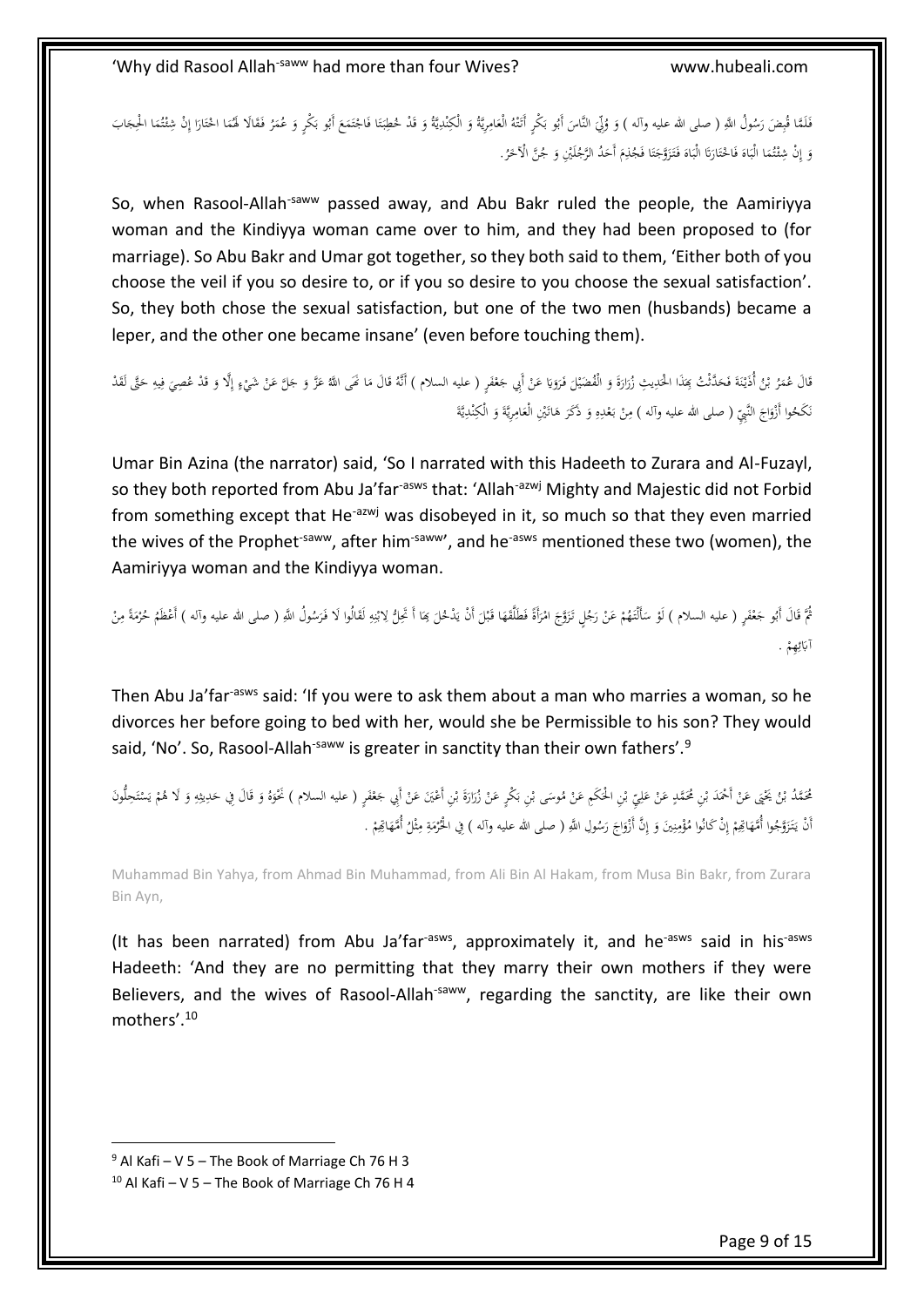#### <span id="page-9-0"></span>**Allah-azwj also Specialised Rasool Allah-saww in regard to Divorce:**

َ مُمّيْدُ بْنُ زِيَادٍ عَنِ ابْنِ سَمَاعَةَ عَنْ مُحَمَّدِ بْنِ زِيَادٍ وَ ابْنِ رِبَاطٍ عَنْ أَبِي أَيُّوبَ الْحُزَازِ عَنْ مُحَمَّدِ بْنِ مُسْلِمٍ فَالٍ أَيُّوبَ الْحَزَازِ عَنْ مُحَمَّدِ بْنِ مُسْلِمٍ فَالٍ إِلَّا مِنْ أ ْ َ ْ ٔ. **∶** با ْ ب ْ َ ٍ<br>ا ْ َ **∶** َ ب **:** ي َ لْ <u>ً</u> ِ **ـ ٔ** ب ِ ٔ<br>ا ِ **ٔ** ¦ٌ. رَسُولَ اللَّهِ ( صلى الله عليه وآله ) حَيَّرَ نِسَاءَهُ فَاحْتَرْنَ اللَّهَ وَ رَسُولَهُ فَلَمْ يُمْسِكْهُنَّ عَلَى طَلَاقٍ وَ لَوِ احْتَرْنَ أَنْفُسَهُنَّ لَبِنَّ فَقَالَ إِنَّ هَذَا حَدِيثٌ كَانَ يَرْوِيهِ أَبِي عَنْ عَ <u>َ</u>ّ لَ َ َ <sup>1</sup> .<br>أ <u>ّز</u> </sub>  $\ddot{\phantom{0}}$ َ َ  $\overline{a}$ ِ ن َ َ ِ<br>با َ **:** ِ<br>ٍ ر<br>ا َ ي َ َ ِ .<br>م ٔ وَ مَا لِلنَّاسِ وَ لِلْخِيَارِ إِنَّمَا هَذَا شَيْءٌ خَصَّ اللَّهُ عَزَّ وَ جَلَّ بِهِ رَسُولَهُ ( صلى الله عليه وآله ) . .<br>. لْ ا ل َ l .<br>ا ٔ.<br>. ْ <u>ّز</u> ِ ِ<br>با َ َ

Humeyd Bin Ziyad, from Ibn Sama'at, from Muhammad Bin Ziyad, and Ibn Rabat, from Abu Ayoub Al Khazzaz, from Muhammad Bin Muslim who said,

'I said to Abu Abdullah<sup>-asws</sup>, 'I heard your<sup>-asws</sup> father<sup>-asws</sup> saying that Rasool-Allah<sup>-saww</sup> (gave) a choice to his<sup>-saww</sup> wives, so they chose Allah<sup>-azwj</sup> and His<sup>-azwj</sup> Rasool<sup>-saww</sup>, so he<sup>-saww</sup> did not keep them upon a divorce, and had they chosen themselves, they would have been irrevocably divorced'. So, he<sup>-asws</sup> said: 'This is a Hadeeth which my<sup>-asws</sup> father<sup>-asws</sup> had reported about Ayesha. And what is for the people and the choice? But rather, this is something which Allah<sup>-azwj</sup> Mighty and Majestic Specialised His<sup>-azwj</sup> Rasool<sup>-saww</sup> with'.<sup>11</sup>

#### <span id="page-9-1"></span>**What was the origin of the choice to Divorce his-saww wives?**

ٔ<br>ا مُحَمَّدُ بْنُ يَخْبَى عَنْ أَحْمَدَ بْنِ مُحَمَّدٍ عَنِ ابْنِ الْبَنِ بُكَيْرٍ عَنْ زُرَارَةَ قَالَ سَمِعْتُ أبَا جَعْفَرٍ ( عليه السلام ) يَقُولُ إِنَّ اللَّهَ عَزَّ وَ جَلَّ أَنِفَ لِرَسُولِ اللَّهِ ( صلى الله با َ <u>َ</u>ّ َ ْ ْ ْ َ ْ َ ْ ب **ـ** ْ َ ب ِ َ .<br>م ْ َ ِ ِ َ َ ر<br>ر عليه وآله ) مِنْ مَقَالَةٍ قَالَتْهَا بَعْضُ نِسَائِهِ فَأَنْزَلَ اللَّهُ آيَةَ التَّحْيِيرِ فَاعْتَزَلَ رَسُولُ اللَّهِ ( صلى الله عليه وآله ) نِسَاءَهُ تِسْعاً وَ عِشْرِينَ لَيْلَةً فِي مَشْرَبَةِ أُمّ إِبْرَاهِيمَ ثُمَّ ُ<br>ن َ ٔ<br>ا اد<br>ا َ َ َ َ ِ ِ  $\ddot{\phantom{0}}$ ِ َ َ ; .<br>أ ا<br>ا ْ ِ ِ ت َ  $\ddot{\phantom{0}}$ ِ ا ₽, َ **ٔ** إ ِ ä ا ب َ  $\overline{a}$ <u>:</u> **ٔ** َ َ **ٔ**  $\ddot{\phantom{a}}$ فَخَيَّرَهُنَّ فَاخْتَرْنَهُ فَلَمْ يَكُ شَيْئاً وَ لَوِ اخْتَرْنَ أَنْفُسَهُنَّ كَانَتْ وَاحِدَةً بَائِنَةً ن<br>ا </sub>: ِ ئ َ َ َ  $\ddot{\phantom{0}}$ لَ **ٔ** :<br>: ي ْ َ ن َ **ٔ** َ

Muhammad Bin Yahya, from Ahmad Bin Muhammad, from Ibn Fazzal, from Ibn Bukeyr, from Zurara who said,

'I heard Abu Ja'far<sup>-asws</sup> saying that Allah<sup>-azwj</sup> Mighty and Majestic Scorned for Rasool-Allah<sup>-saww</sup> due to the speech which one of his<sup>-saww</sup> wives said, so He<sup>-azwj</sup> Revealed the Verse of the Choice (33:28). So Rasool-Allah<sup>-saww</sup> detached from his<sup>-saww</sup> wives for twenty-nine nights in the watering place of Umm Ibrahim<sup>-as</sup> (Mariah the Coptic). Then he<sup>-saww</sup> called them over, so he<sup>-saww</sup> gave them a choice, so they chose him<sup>-saww</sup>. So, nothing happened, and had they chosen themselves, even once, they would have been irrevocably divorced'.

> َ قَالَ وَ سَأَلْتُهُ عَنْ مَقَالَةِ الْمَرْأَةِ مَا هِيَ قَالَ فَقَالَ إِنَّمَا قَالَتْ يَرَى مُحَمَّدٌ أَنَّهُ لَوْ طَلَّقْنَا أَنَّهُ لَا يَأْتِينَا الْأَكْفَاهُ مِنْ قَوْمِنَا يَتَزَوَجُونَا . ن<br>نا ٔ<br>ا <u>َّ</u> .<br>أ <u>ٔ</u> ٔ. <u>:</u> .<br>أ  $\ddot{\phantom{0}}$ ِ َ ِ .<br>ا  $\overline{a}$ ِ .<br>أ ا<br>ا ْ  $\ddot{\phantom{0}}$ .<br>ا </sub>: **∕** </sub> ْ **∕** .<br>م .<br>ا ِ با<br>ا

He (the narrator) said, 'And I asked him<sup>-asws</sup> about the speech of the woman, and what it is?' So, he<sup>-asws</sup> said: 'She said, 'Muhammad<sup>-saww</sup> sees that if he<sup>-saww</sup> were to divorce us, the matches from our people would not come to us to marry us'.<sup>12</sup>

 $11$  Al Kafi – V 6 – The Book of Divorce Ch 60 H 2

 $12$  Al Kafi – V 6 – The Book of Divorce Ch 61 H 1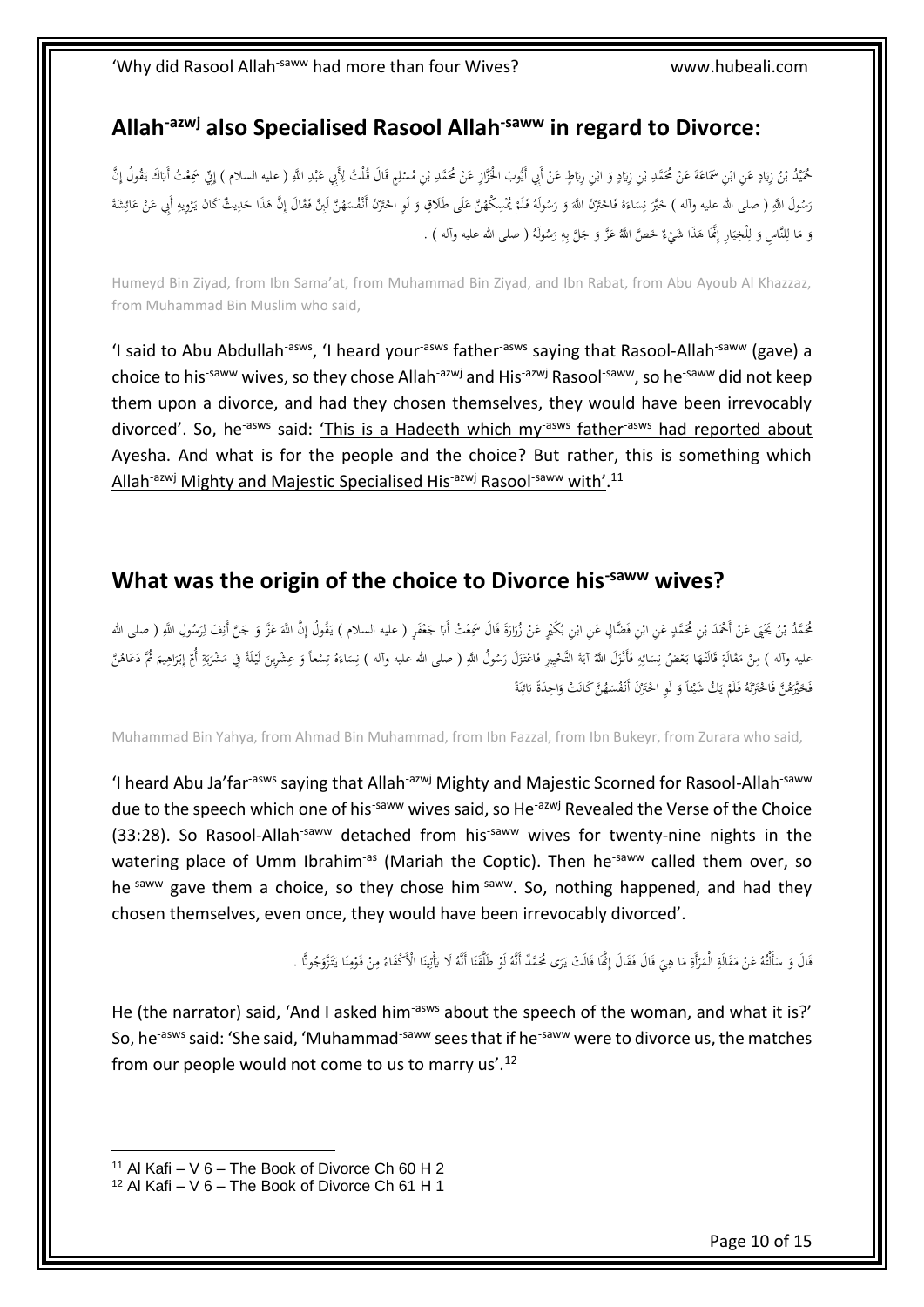# **APPENDIX**

#### <span id="page-10-1"></span><span id="page-10-0"></span>**Additional Ahadith**

Additional Ahadith relevant to our topic are presented here, with titles.

#### <span id="page-10-2"></span>**On number of wives of Prophet-saww**

عِدَّةٌ مِنْ أَصْحَابِنَا عَنْ سَهْلِ بْنِ زِيَادٍ عَنِ ابْنِ أَبِي نَجْرَانَ عَنْ عَبْدِ الْكَرِيم بْنِ عَمْرٍو عَنْ أَبِي بَكْرٍ الْحَضْرَمِيِّ عَنْ أَبِي بَكْرِ الْحَضْرَمِيِّ عَنْ أَبِي بَحْرٍ الْحَضْرَمِيِّ عَنْ أَبِي َ ْ ْ **ٔ** .<br>. ٍ<br>ب َ ْ ا َ ْ َ .<br>; َ ْ ْ  $\ddot{\phantom{0}}$ ٔ<br>ا <u>َ</u> ِ َ ْ ∫<br>∕ .<br>أ ْ َ ْ **∕** َ ِ ِ ي ِ ِ .<br>ا :<br>أ ِ َ ْ صلى الله عليه وآله ) يا أَيُّهَا النَّبِيُّ إِنَّا أَحْلَلْنا لَكَ أَزْواجَكَ كَمْ أَحَلَّ لَهُ مِنَ النِّسَاءِ قَالَ مَا شَاءَ مِنْ شَيْءٍ ْ ∫<br>∕ َ َ <u>ً</u> ِ  $\overline{a}$ ِ َ ∫, <sup>(</sup> ْ ِ إ َ **ٍ** 

A number of our companions, from Sahl Bin Ziyad, from Ibn Abu Najran, from Abdul Kareem Bin Amro, from Abu Bakr Al Hazramy,

(It has been narrated) from Abu Ja'far<sup>-asws</sup> regarding the Words of Allah<sup>-azwj</sup> Mighty and Majestic to His-azwj Prophet-saww *[33:50] O Prophet! Surely We have Made lawful for you, your*  wives, how many from the women were Permissible unto him<sup>-saww</sup>?' He<sup>-asws</sup> said: 'Whatever he-saww so desired to from anything'.

قُلْتُ [قَوْلُهُ عَزَّ وَ جَلَّ] وَ امْرَأَةً مُؤْمِنَةً إِنْ وَهَبَتْ نَفْسَها لِلنَّبِيِّ فَقَالَ لَا تَحِلُّ الْهِبَةُ إِلَّا لِرَسُولِ اللَّهِ (صلى الله عليه وآله ) وَ أَمَّا لِغَيْرِ رَسُولِ اللَّهِ فَلا كَمَ بَهْرٍ إ .<br>ا ِ ِ .<br>أ ِ  $\overline{a}$ ِ ٔ<br>ا َ ِ إ  $\ddot{\cdot}$ ن<br>ا :<br>أ ِ ْ َ .<br>ا </sub> َ <u>ٔ</u> لْ َ ¦ ً<br>ن ْ ِ َ ْ ِ إ ِ ن<br>با

I said, '(What about) the Words of the Mighty and Majestic *[33:50] and a believing woman if*  she gave herself to the Prophet. So he<sup>-asws</sup> said: 'The gifting is not Permissible except to Rasool-Allah<sup>-saww</sup>, and as for the others than Rasool-Allah<sup>-saww</sup>, so a marriage is not correct except with a dowry'.

قُلْتُ أَ رَأَيْتَ قَوْلَ اللَّهِ عَزَّ وَ جَلَّ لا يَجِلُّ لَكَ النِّساءُ مِنْ بَعْدُ فَقَالَ إِنَّمَا عَنَى بِهِ لَا يُجَلُّ لَكَ النِّسَاءُ لِلَّهِ الَّتِي جَمَّ لَقَالَ إِنَّمَا عَنَى بِهِ لَا يُجَلُّ لَكَ النِّسَاءُ م ِ ِ<br>با ب َ .<br>أ ا<br>ا ∫<br>∕ ِ َ <u>ٔ</u> <u>ٰ</u> لْ َ َ  $\overline{a}$ ِ ِ َ ْ َ َ ْ َ ب َ <sup> $\mathbf$ </sup> <sup>1</sup> **ٔ** َ <u>ہ</u> َ ي وَ عَمَّاتُكُمْ وَ خالاتُكُمْ إِلَى آخِرِهَا وَ لَوْ كَانَ الْأَمْرُ كَمَا تَقُولُونَ كَانَ فَدْ أَحَلَ لَكُمْ مَا لَمْ يُحِلَّ لَكُمْ مَا لَمْ يُحِلَّ لَكُمْ مَا لَمْ يُحِلَّ لَكُمْ مَا لَمْ يُحِلَّ لَكُمْ مَا لَمْ يُحِلَ **أ** ا<br>ا ْ َ .<br>ا <u>ٔ</u> ٔ.<br>. ٔ<br>ا ِ إ ْ ْ ٔ.<br>. ٔ. َ ٍ<br>م .<br>. ; ٔ<br>ا ا<br>ا ي ْ َ َ َ َ ِ ٔ<br>ا ا<br>ا <u>َ</u> **ٔ** وَ جَلَّ أَحَلَّ لِنَبِيِّهِ ( صلى الله عليه وآله ) أَنْ يَنْكِحَ مِنَ النِّسَاءِ مَا أَرَادَ إِلَّا مَا حَرَّمَ عَلَيْهِ فِي هَذِهِ الْآيَةِ فِي سُورَةِ النِّسَاءِ . ِ **ٔ** َ َ َ ا<br>ا إ ا<br>ا َ ا<br>ا ِ  $\overline{a}$ ِ َ **∕**  $\zeta$ َّ .<br>ا ِ į. ي ِ ِ نې<br>آ :<br>أ ِ ِ  $\overline{a}$ :<br>نا َ ِ يا<br>. ِ ٔ<br>م

I said, 'What is your<sup>-asws</sup> view of the Words of Allah<sup>-azwj</sup> Mighty and Majestic [33:52] It is not Permissible for you to take women afterwards?' So he<sup>-asws</sup> said: 'But rather, it Means by it, 'It is not Permissible for you<sup>-saww</sup> the women which Allah<sup>-azwj</sup> had Prohibited in this Verse **[4:23]** *[4:23] Forbidden to you are your mothers and your daughters and your sisters and your paternal aunts and your maternal aunts* – up to the end of it. And had the matter been as they (people) are saying it to be, it would have been Permissible for you what was not Permissible for him<sup>-saww</sup>, because one of you are changing (wives) every time you want, but the matter is not as they are saying it to be.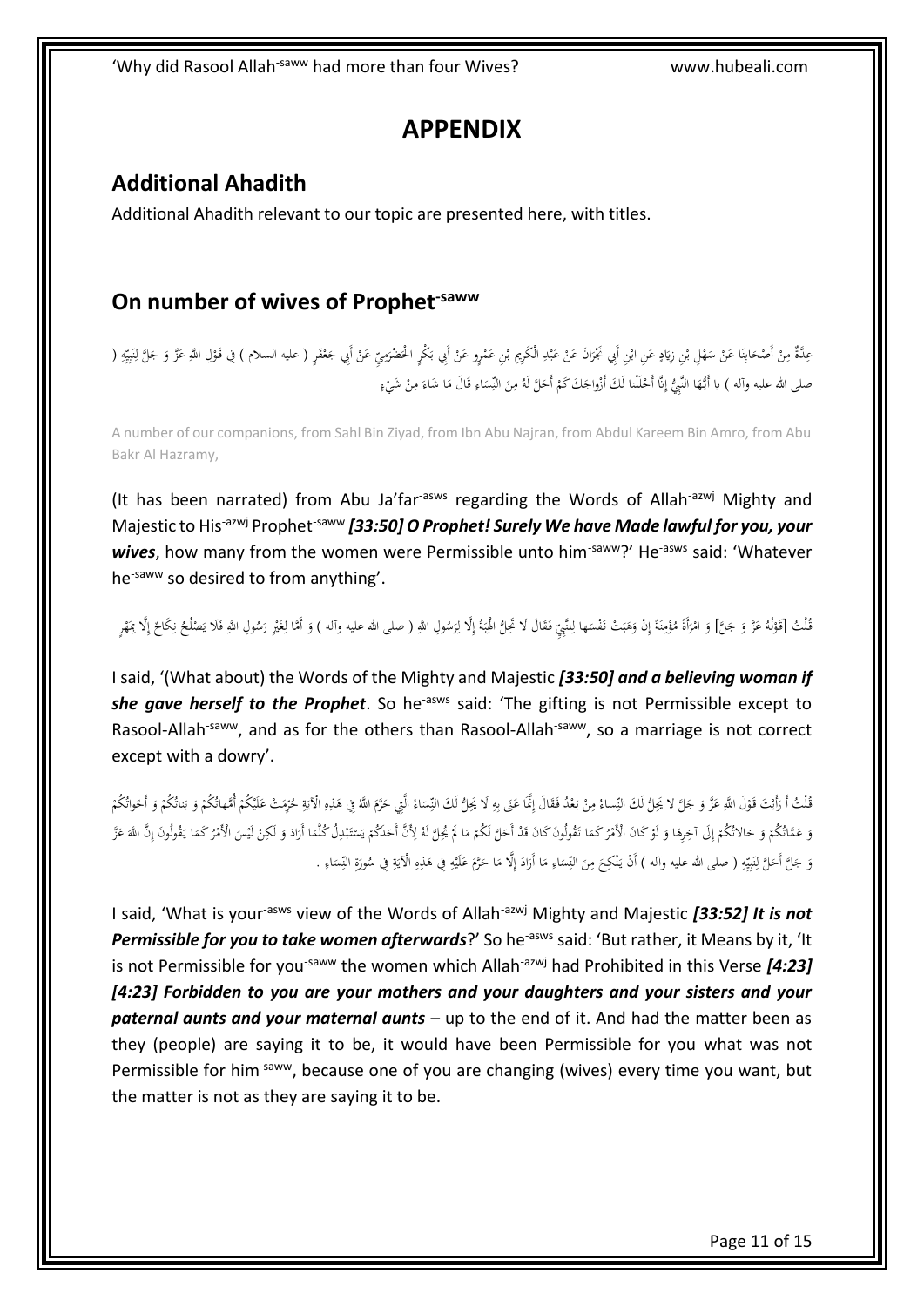Allah<sup>-azwj</sup> Mighty and Majestic Permitted for His<sup>-azwj</sup> Prophet<sup>-saww</sup> that he<sup>-saww</sup> can marry from the women whatever he<sup>-saww</sup> so wanted to, except what was Prohibited unto him<sup>-saww</sup> in this Verse, in the *Surah Al-Nisa* (Chapter 4)'.<sup>13</sup>

ْ أَحْمَدُ بْنُ مُحَمَّدٍ الْعَاصِمِيُّ عَنْ عَلِيِّ بْنِ الْحَسَنِ بْنِ فَضَّالٍ عَنْ عَلِيِّ بْنِ أَسْبَاطٍ عَنْ عَمِّهِ يَعْقُوبَ بْنِ سَالِمٍ عَنْ عَلِيِّ بْنِ أَسْبَاطٍ عَنْ عَمِّهِ يَعْقُوبَ بْنِ سَالِمٍ عَنْ عَلِيَتِ َ ِم ِ ْ  $\ddot{\phantom{0}}$ ِ **ٔ** ْ ِ َ ْ ْ  $\overline{a}$ ْ ِ َ ْ َ ب ْ َ .<br>. ِ َ لْ َ **ٔ** ; </sub> ْ رَأَيْتَ قَوْلَ اللَّهِ عَزَّ وَ جَلَّ لا يَحِلُّ لَكَ النِّساءُ مِنْ بَعْدُ فَقَالَ إِمَّا لَمْ يَحِلَّ لَهُ النِّسَاءُ الَّتِي حَرَّمَ اللَّهِ عَلَيْهِ فِي قَالَ إِمَّا لَمْ يَحِلَّ لَهُ النِّسَاءُ الَّتِي خُلَقَا وَ يَح  $\ddot{\phantom{0}}$ ِ  $\overline{a}$ .<br>أ ً ْ ِ ِ َ <u>ٔ</u> َ ٔ ِ **ٔ** َ َ َ َ َ ِ ä ِيا<br>ا ِ َ ْ َ ب َ ْ ْ .<br>. َ ِ ِيا<br>ـ ِ لَوْ كَانَ الْأَمْرُ كَمَا يَقُولُونَ لَكَانَ قَدْ أَحَلَّ لَكُمْ مَا لَمْ يُحِلَّ لَهُ هُوَ لِأَنَّ أَحَدَكُمْ يَسْتَبْدِلُ كُلَّمَا أَرَادَ وَ لَكِنْ لَيْسَ الْأَمْرُ كَمَا يَقُولُونَ .<br>أ ¦∙ ٔ<br>ا ا<br>ا ي ْ َ َ  $\overline{a}$ َ ْ َ .<br>ا <u>ٔ</u> .<br>-ْ َ َ َ  $\overline{a}$ ْ ٔ.

Ahmad Bin Muhammad Al Aasimy, form Ali Bin Al Hassan Bin Fazzal, from Ali Bin Asbaat, from his uncle Yaqoub Bin Salim, from Abu Baseer,

(It has been narrated) from Abu Abdullah<sup>-asws</sup>, said, 'I said to him, 'What is your<sup>-asws</sup> view of the Words of Allah-azwj Mighty and Majestic *[33:52] It is not Permissible for you to take women afterwards*?' So he<sup>-asws</sup> said: 'But rather, the women who were not Permissible unto him<sup>-saww</sup> were those whom Allah<sup>-azwj</sup> Prohibited upon him<sup>-saww</sup> in this Verse [4:23] [4:23] *Forbidden to you are your mothers and your daughters*, in this Verse, all of it. And had the matter been as they (people) are saying it to be, it would have been Permissible for you what was not Permissible for him<sup>-saww</sup>. It is because one of you are changing (wives) every time you want, but the matter is not as how they are saying to be.

ِ أخادِيثُ آلِ مُحَمَّدٍ (صلى الله عليه وآله ) خِلافُ أَخادِيثِ النَّاسِ إِنَّ اللَّهَ عَزَّ وَ جَلَّ أَحَلَّ لِنَبِيِّهِ (<br>شورةِ النِّسَاءِ فِي هَذِهِ الْآيةِ .<br>شورةِ النِّسَاءِ فِي هَذِهِ الْآيةِ . ِ ي ِ ِ نې<br>آ :<br>أ ِ َ َ ِ ي ∫, َ ي ∫, َ ِ **ٔ** َ م َ  $\overline{a}$ إ ٔ.<br>. َ  $\overline{\phantom{a}}$ ِ  $\ddot{\phantom{0}}$ ِ .<br>ا ∕. َ َّ َ ِ مُورَةِ النِّسَاءِ فِي هَذِهِ الْآيَةِ<br>ّ یا<br>ا ِ ٔ ِ  $\ddot{\phantom{0}}$ ِ َ

The Ahadeeth of the Progeny-asws of Muhammad-saww are different from the Ahadeeth of the people. Allah<sup>-azwj</sup> Mighty and Majestic Permitted for His<sup>-azwj</sup> Prophet<sup>-saww</sup> that he<sup>-saww</sup> could marry from the women whatever he<sup>-saww</sup> so wanted to except what was Prohibited unto himsaww in Surah Al-Nisa (Chapter 4), in this Verse'.<sup>14</sup>

#### <span id="page-11-0"></span>**Two wives of Prophet-saww backed each other against Prophet-saww:**

الأمالي للشيخ الطوسي الْمُفِيدُ عَنْ عُمَرَ بْنِ مُحَمَّدٍ عَنِ الْخُسَيْنِ بْنِ إِسْمَاعِيلَ عَنْ عَبْدِ اللَّهِ بْنِ شَبِيبٍ عَنْ مُحَمَّدِ بْنِ عَبْدِ الْعَزِيزِ قَالَ وَجَدْتُ فِي<br>. ِ ْ ب .<br>أ ِ َ **ٔ** ٍ ) َ **∣** ْ ب َ ْ ب َ ام<br>ا ْ ِ َ َ َ **ٔ** ِ َ ْ ب ب كِتَابِ أَبِي عَنِ الزُّهْرِيِّ عَنْ عُبَيْدِ اللَّهِ بْنِ عَبْدِ اللَّهِ بْنِ عَبَّاسٍ قَالَ: وَجَدَتْ حَفْصَةُ رَسُولَ اللَّهِ ص مَعَ أُمِّ إِبْرَاهِيمَ فِي يَوْمِ عَائِشَةَ فَقَالَتْ لَأُخْبِرَكَهَا فَقَالَ رَسُولُ ْ ب **ٔ** ي ا<br>ا ِ ْ ا<br>ا َ : :ّ ِ َ ْ ب .<br>أ ِ َ اُ ِ ر<br>. .<br>ا ِ إ ِ  $\zeta$ ام<br>أ <u>َ</u>ّ ا<br>ا َ َ ا<br>ا .<br>أ َ **ٔ** .<br>م <u>ة</u> ِ<br>ئ َ ِ ،<br>' ٔ, اللَّهِ ص اكْتُمِي ذَلِكِ وَ هِيَ عَلَيَّ حَرَامٌ فَأَخْبَرَتْ حَفْصَةُ عَائِشَةَ بِذَلِكَ فَأَعْلَمَ اللَّهُ نَبِيَّهُ ص فَعَرَّفَ حَفْصَةَ أَنَّمَا أَفْشَتْ سِرَّهُ ن<br>أ ِ ِ ب <u>ة</u> ِ<br>ئ </sub>  $\ddot{\phantom{0}}$ َ ن<br>ا َ َ َ َ ِ ا<br>ا <u>ً</u> ا<br>ا َ َ ي ِ ِ ڹ<br>: ن **ا** ا<br>ا <u>ٔ</u>

(The book) 'Al Amaali' of the sheykh Al Tusi Al Mufeed, from Umar Bin Muhammad, from Al Husayn Bin Ismail, from Abdullah Bin Shabeeb, from Muhammad bin Muhammad Bin Abdul Aziz who said, 'I found in the book of my father, from Al Zuhry, from Ubeydullah bin Abdullah Bin Abbas who said,

 $13$  Al Kafi – V 5 – The Book of Marriage Ch 54 H 4  $14$  Al Kafi – V 5 – The Book of Marriage Ch 54 H 8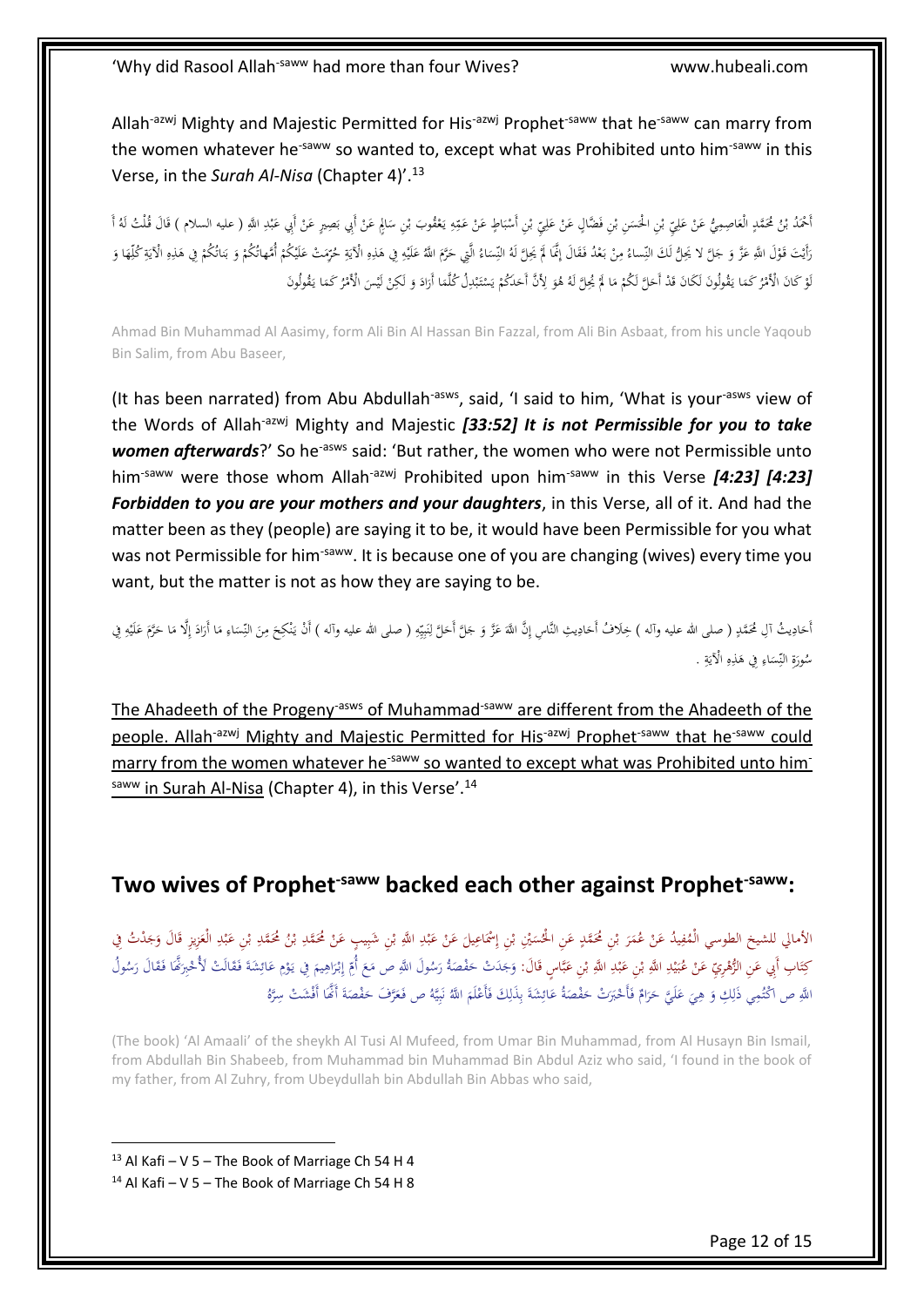'Hafsa found Rasool-Allah-azwj being with Umm Ibrahim during the day of Ayesha. She said, 'I shall inform her'. Rasool-Allah<sup>-saww</sup> said: 'Conceal that, and she is prohibited unto me<sup>-saww</sup>'. But Hafsa informed Avesha with that. Allah<sup>-azwj</sup> Informed His<sup>-azwj</sup> Prophet<sup>-saww</sup> and he<sup>-saww</sup> realised that Hafsa had divulged his-saww secret'.

> فَقَالَتْ لَهُ مَنْ أَنْبَأَكَ هذا قالَ نَبَأَيْنَ الْعَلِيمُ الْخَبِيرُ فَآلَى رَسُولُ اللَّهِ مِنْ نِسَائِهِ شَهْراً فَأَنْزَلَ اللَّهُ عَزَّ اسْمُهُ إِنْ تَتُوبا إِلَى اللَّهِ فَقَدْ صَغَتْ قُلُوبُكُما َ ا<br>ا ِ ْ ْ َ ِ ِ َ ا<br>ا ِ <u>با</u> َ َ ِ<br>ا ا<br>ا ْ ِ ِ ٔ<br>ا ِ ن ْ ∫<br>∕ َ ا<br>ا ِ ا<br>أ ِّ ِ إ

She said to him-saww, *she said, 'Who informed you this?' He said: 'The Knowing, the Aware,*  informed me'. [66:3]. Rasool-Allah<sup>-saww</sup> stayed away from his<sup>-saww</sup> wives for a month, and Allah<sup>-azwj</sup>, Mighty is His<sup>-azwj</sup> Name, Revealed: *If you both repent to Allah, then He has Inclined both your hearts, [66:4]*.

> نَالَ ابْنُ عَبَّاسٍ فَسَأَلْتُ عُمَرَ بْنَ الْخَطَّابِ مَنِ اللَّتَانِ تَظَاهَرَتَا عَلَى رَسُولِ اللَّهِ ص فَقَالَ حَفْصَةُ وَ عَائِشَةُ. ِ َ َ ِ<br>ئ َ َ ا<br>ا َ .<br>أ َ َ َ ٔ<br>ا ت <u>ً</u> ∫<br>∫ َ َ ب َ ا<br>ا  $\overline{a}$

Ibn Abbas said, 'Umar Bin Al-Khattab was asked about those two women backing each other against Rasool-Allah<sup>-saww</sup> and he said, 'Hafsa and Ayesha''.<sup>15</sup>

<span id="page-12-0"></span>**Prophet-saww told his-saww wives to never come between him-saww and Ali-asws:**

الأمالي للشيخ الطوسي جَمَاعَةٌ عَنْ أَبِي الْمُفَضَّلِ عَنْ مُحَمَّدِ بْنِ غِنْمُودِ بْنِ بِنْتِ الْأَشَجِّ عَنْ أَحْمَدَ بْنِ عَبْدِ الرَّحْمَنِ الذُّهْلِيِّ عَنْ عَبْدِ عَنْ عَبْدِ<br>مُصْلِفِيلِ الشيخ الطوسي جَمَاعَةٌ عَن ْ ب ا<br>ا ْ ا<br>ا َّ ِ ْ ب **∶** ْ ب َ ْ َ .<br>أ ِ َ **ٔ** ِ <u>ا</u> **ٔ** ِ َ ْ **ٔ** الْغَفُورِ أَبِي الصَّبَاحِ الْوَاسِطِيِّ عَنْ عَبْدِ الْعَزِيزِ بْنِ سَعِيدٍ الْأَنْصَارِيِّ عَنْ أَبِيهِ عَنْ جَلِّهِ وَكَانَتْ لَهُ صُحْبَةٌ عَنْ أُمِّ سَلَمَةَ زَوْجِ النَّبِيِّ ص قَالَتْ حَجَّ رَسُولُ اللَّهِ َ ِ ِ ِ ْ  $\overline{\phantom{a}}$ ِ ا<br>ا ْ َ .<br>. ِ َ ْ َ ا<br>ا ِ **ٔ** َ ْ ٍ<br>م ٔ<br>ا ْ .<br>ا َ ص عَامَ حَجَّةِ الْوَدَاعِ بِأَزْوَاجِهِ فَكَانَ يَأْوِي فِي كُلِّ يَوْمٍ وَ لَيْلَةٍ إِلَى امْرَأَةٍ مِنْهُنَّ وَ هُوَ حَرَامٌ يَبْتَغِي بِذَلِكَ الْعَدْلَ بَيْنَهُنَّ َ </sub> َ َّ ∫ <u>;</u> َ ابل<br>ا ِ إ <sub>2</sub> **ٔ** </sub> **ृ** <u>ٔ</u> ا<br>ا پا<br>ا ِ َ ا<br>ا ؙ<sup>ؚ</sup> ; َ َ َ ِ ِ ِ َ í ْ ِ ٔ, ∶ُ **ٔ** ي ا<br>ا

(The book) 'Al Amaali' of the sheykh Al Tusi – A group, from Abu Al Mufazzal, from Muhammad Bin Mahmoud Bin Bint Al Ashajji, from Ahmad Bin Abdul Rahman Al Zuhly, from Ammar Bin Al abbah, from Abdul Ghafour Abu Al Sabbah Al Wasity, from Abdul Aziz Bin Saeed Al Ansary, from his father, from his grandfather, and there used to be companionship for him,

'From Umm Salma<sup>-ra</sup>, wife of the Prophet<sup>-saww</sup> who said, 'Rasool-Allah<sup>-saww</sup> performed Hajj in the season, the farewell Hajj, with his<sup>-saww</sup> wives, and he<sup>-saww</sup> used to shelter to one of his<sup>-saww</sup> wives during every day and night, and he<sup>-saww</sup> was in Ihraam, seeking the fairness between them with that.

ي قَالَتْ فَلَمَّا أَنْ كَانَتْ لَيْلَةُ عَائِشَةَ وَ يَوْمُهَا خَلَا رَسُولُ اللَّهِ ص بِعَلِيِّ بْنِ أَبِي طَالِبٍ ع يُنَاجِيهِ وَ هُمَا يَسِيرَانِ فَأَطَالَ مُنَاجَاتَهُ فَشَقَّ ذَلِكَ عَلَى عَائِشَةَ فَقَالَتْ<br>---------ٔ<br>ا ∶ُ ْ ِ َ ∫ ُلُّ<br>ا َ َ <u>ا</u> با<br>ا ا<br>ا ِ َ **ٔ** َ َ ا<br>ا ا<br>ا َ ِ َ ا<br>ا ∶ُ ٍ<br>ا .<br>أ ِ<br>ئ َ َ ِ َ إِنِّي أُرِيدُ أَنْ أَذْهَبَ إِلَى عَلِيِّ فَأَنَالَهُ أَوْ قَالَتْ أَتَنَاوَلَهُ بِلِسَانِي فِي حَبْسِهِ رَسُولَ اللَّهِ ص عَنِّي ُّ ِ ِ َ ٔ<br>ا ِ ِ ب َ ٔ<br>ا <u>َّ</u> ِّ <u>ز</u> <u>ٔ</u> ا<br>نا <u>َ</u> ِ َ ِ إ َ

She<sup>-ra</sup> said: 'When it was the night of Ayesha and her day, Rasool-Allah<sup>-saww</sup> was along with Ali<sup>-</sup> asws Bin Abu Talib<sup>-asws</sup> whispering to him<sup>-asws</sup>, and they<sup>-asws</sup> were both divulging secrets to each other. His<sup>-saww</sup> whispering was prolonged, and that was grievous upon Ayesha. She said, 'I

<sup>&</sup>lt;sup>15</sup> Bihar Al-Anwaar – V 22, The book of our Prophet<sup>-saww</sup>, P 4 Ch 4 H 5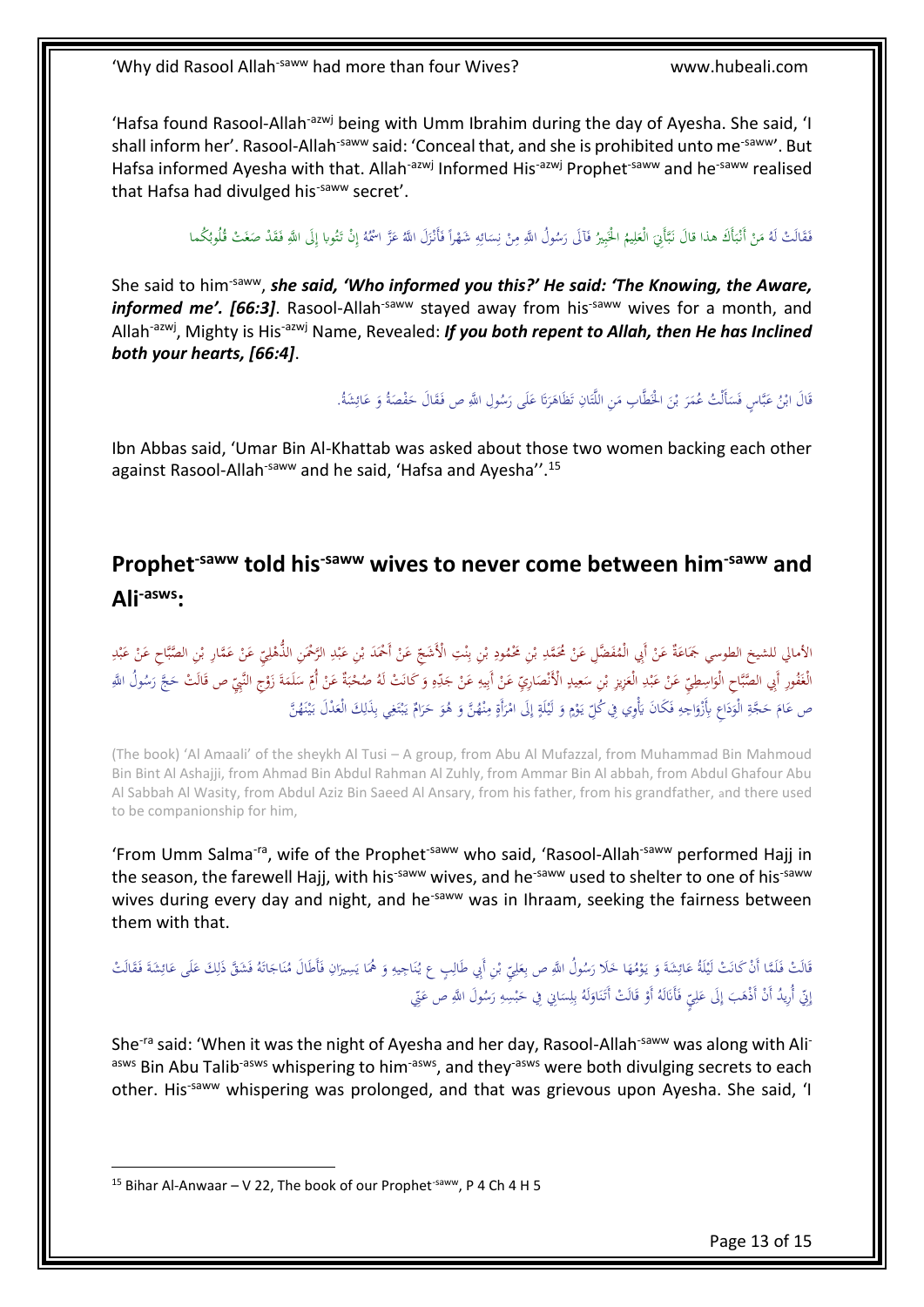intend to go to Ali<sup>-asws</sup> and seize him<sup>-asws</sup>' – or she said, 'Tell him<sup>-asws</sup> off with my tongue regarding his<sup>-asws</sup> withholding Rasool-Allah<sup>-saww</sup> from me'.

فَنَهَيْتُهَا فَنَصَّتْ نَاقَتَهَا فِي السَّيْرِ ثُمَّ إِنَّمَا رَجَعَتْ إِلَيَّ وَ هِيَ تَبْكِي فَقُلْتُ مَا لَكِ فَقَالَتْ إِنِّي أَتَيْتُ النَّبِيَّ ص فَقُلْتُ يَا ابْنَ أَبِي طَالِبٍ مَا تَزَالُ تَحْسِنُ عَنِّي َ ام<br>ا لْ ِ َ َ ِ َ ِ َ ∫<br>J ْ َ ∫<br>∫ <u>ا</u> <u>ا</u> <u>َّ</u> <u>ا</u> َ ُ ْ ي َ َّ <u>ا</u> **ٔ** ي َ ِ إ ِ ِ َ ِ َ ِيا<br>ا لْ رَسُولَ اللَّهِ ص َ

I<sup>-ra</sup> forbade her but she prepared her camel for the going, then she returned to me<sup>-ra</sup> and she was crying. I<sup>-ra</sup> said, 'What is the matter with you?' She said, 'I went to the Prophet<sup>-saww</sup> and said, 'O son<sup>-asws</sup> of Abu Talib<sup>-asws</sup>! You<sup>-asws</sup> have not ceased to withhold Rasool-Allah<sup>-saww</sup> from me'.

فَقَالَ رَسُولُ اللَّهِ ص لَا تَخُولِي بَيْنِي وَ بَيْنَ عَلِيٍّ إِنَّهُ لَا يَخَافُهُ فِيَّ أَحَدٌ وَ إِنَّهُ لَا يُبْغِضُهُ وَ الَّذِي نَفْسِي بِيَدِهِ مُؤْمِنٌ وَ لَا يُجُبُّهُ كَافِرٌ أَلَا إِنَّ الْحَقَّ بَعْدِي مَعَ ِ .<br>أ ِ ا إ َ َ ِ ِ َ ب </sub> **ٔ** ي ا<br>ا َ ُ، َ ِ َ َ م<br>أ َ ِ ِ ِ َ ِ <u>ا</u> ِ ا<br>ا ي ِ بَيلُ مَعَهُ حَيْثُ مَا مَالَ لَا يَفْتَرِقَانِ جَمِيعاً حَتَّى يَرِدَا عَلَيَّ الْحَوْضَ<br>\* َ َ َ ير<br>أ َ ن<br>ا ِ فق<br>أ َ ا<br>ا ي َ َ ا<br>ا ِ<br>ب َ

Rasool-Allah<sup>-saww</sup> said: 'Do not be a barrier between me<sup>-saww</sup> and Ali<sup>-asws</sup>. No one should scare him<sup>-asws</sup> regarding me<sup>-saww</sup>, and by the One<sup>-azwj</sup> is Whose Hand is my<sup>-saww</sup> soul, no Momin will hate him<sup>-asws</sup> and no Kafir will love him<sup>-asws</sup>. Indeed! The Truth after me<sup>-saww</sup> is with Ali<sup>-asws</sup>, inclining towards him<sup>-asws</sup> wherever he<sup>-asws</sup> inclines. They will both not separate until they return to me<sup>-saww</sup> at the Fountain'.

> فَالَتْ أُمُّ سَلَمَةَ فَقُلْتُ لَهَا قَدْ كُنْتُ كَيْتُكِ فَأَبَيْتِ إِلَّا مَا صَنَعْتِ. **ٔ** <u>َّ</u>  $\ddot{\phantom{0}}$ َ **ٔ** ي ا<br>ا َ ر<br>ن .<br>: ي <u>َ</u>  $\overline{a}$ لْ <u>َ</u> َ ا<br>ا َ

Umm Salma<sup>-ra</sup> said, 'I<sup>-ra</sup> said to her, 'I<sup>-ra</sup> had forbidden you, but you refused except to do what you did''.<sup>16</sup>

### <span id="page-13-0"></span>**One of the wives of Prophet-saww broke a Confidential News to others**

الصِّرَاطُ الْمُسْتَقِيمُ، فِي حَدِيثِ الْحُسَيْنِ بْنِ عُلْوَانَ وَ الدَّيْلَمِيِّ عَنِ الصَّادِقِ ع فِي قَوْلِهِ تَعَالَى وَ إِذْ أَسَرَّ النَّبِيُّ إِلى بَعْضِ أَزْواجِهِ حَدِيثاً هِيَ حَفْصَةُ َ **ٔ** َ ا َ ْ ب ي َ ِ انا<br>ا í. ا<br>ا َ ِ َ ِ J ل ،<br>' ٔ<br>أ ِ إ َ ا<br>ا َ ِ **ٔ** ا<br>ا ا<br>ا َ َ ِ

(The book) 'Al Siraat Al Mustaqeem' – In a Hadeeth of Al Husayn Bin Ulwan and al Daylami,

'From Al-Sadiq-asws regarding the Words of the Exalted: *And when the Prophet confided a Hadeeth to one of his wives, [66:3]* – it is Hafsa.

> قَالَ الصَّادِقُ عِ كَفَرَتْ فِي قَوْلِهَا مَنْ أَنْبَأَكَ هذا وَ قَالَ اللَّهُ فِيهَا وَ فِي أُحْتِهَا إِذْ تَتُوبا إِلَى اللَّهِ فَقَدْ صَغَتْ قُلُوبُكُما أَيْ زَاغَتْ وَ الزَّنِعُ الْكُفْرُ َ ِ <u>ٔ</u> َ ∫, َ ا<br>ا ِ ْ ا<br>ا َ ∫<br>} ُ **ٔ** َ َ ِ<br>في ن<br>أ َ  $\ddot{\phantom{0}}$ ِ ُ <u>َ</u> ِ <u>ّ</u> َ ا َ ْ

Al-Sadiq-asws said: 'She committed Kufr by her words: *'Who informed you this?' [66:3]*. And Allah<sup>-azwj</sup> Said regarding her and her sister (Ayesha): *If you both repent to Allah, then He has Inclined both your hearts, [66:4]*, i.e. evaded, and the evasion, it is the Kufr'.

 $16$  Bihar Al-Anwaar – V 22, The book of our Prophet<sup>-saww</sup>, P 4 Ch 4 H 9